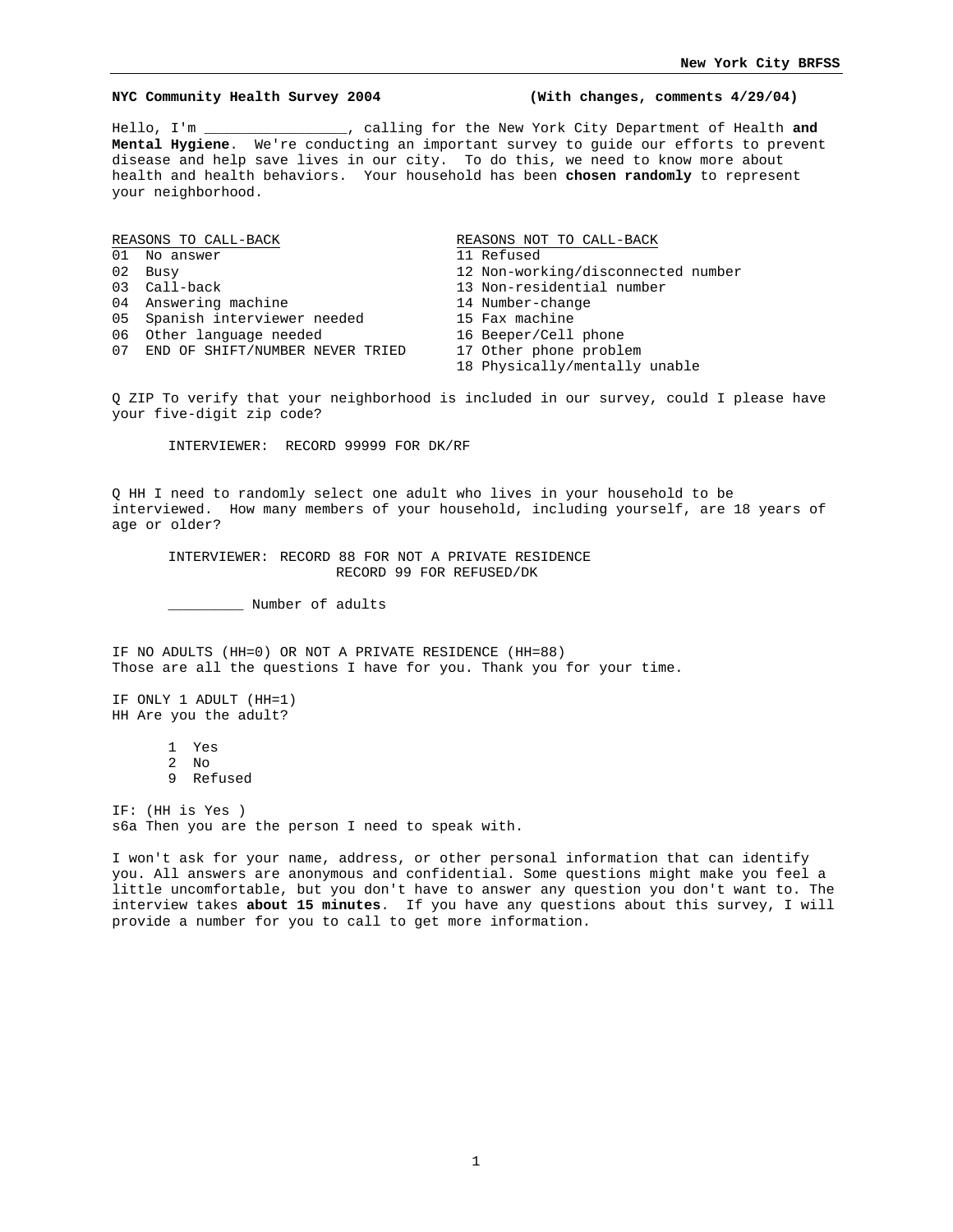IF S5=NO (NOT THE ADULT) s6b May I speak with the adult? 1 Yes - available (SKIP TO WHICH) 2 No - not available - callback 9 Refused CALLBACK IF PICKED ADULT IS NOT AVAILABLE May I please have the adult's name so we can ask for them when we call back? INTERVIEWER: ENTER RESPONDENTS NAME OR 'RF' IF REFUSES Q NUMADULT How many of these adults are men and how many are women? INTERVIEWER: RECORD 99 FOR REFUSED \_\_\_ Men: \_\_\_ Women: Q PICK Could I please speak with \_\_\_\_\_\_\_\_\_\_\_? [RANDOMLY PICKED] 1 Yes - available (SKIPTO WHICH) 2 No - not available - callback 9 Refused IF PICKED PERSON IS NOT AVAILABLE:

May we please have (PICKED PERSON'S) \_\_\_\_\_\_\_\_\_\_\_\_\_\_ name so that we can speak with [them] when we call back?

ENTER RESPONDENTS NAME OR 'RF' IF REFUSES

Q WHICH INTERVIEWER: SELECT LANGUAGE

1 English

2 Spanish

Q HELLO

Hello, I'm \_\_\_\_\_\_\_\_\_\_\_\_\_\_\_\_\_, calling for the New York City Department of Health **and Mental Hygiene**. We're conducting an important survey to guide our efforts to prevent disease and help save lives in our city. To do this, we need to know more about health and health behaviors. Your household has been **chosen randomly** to represent your neighborhood.

I won't ask for your name, address, or other personal information that can identify you. All answers are anonymous and confidential. Some questions might make you feel a little uncomfortable, but you don't have to answer any question you don't want to. The interview takes **about 15 minutes**. If you have any questions about this survey, I will provide a number for you to call to get more information.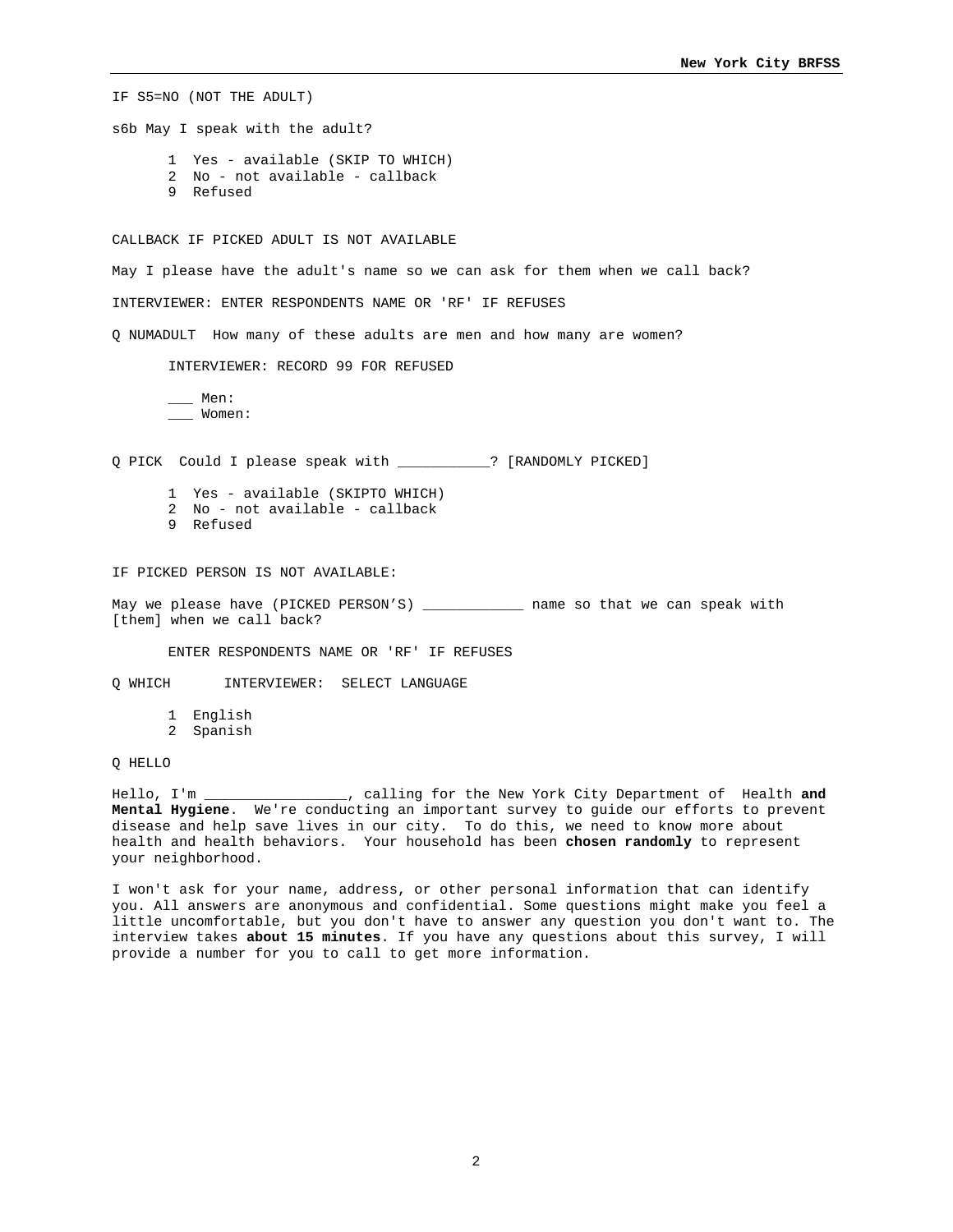#### **HEALTH STATUS/FREQUENT MENTAL DISTRESS**

Q 1.1 Would you say that in general your health is: Excellent, Very Good, Good, Fair or Poor?

- 1 Excellent
- 2 Very good
- 3 Good
- 4 Fair
- 5 Poor
- 7 Don't know/Not sure
- 9 Refused

Q 1.2 Thinking about your physical health, which includes physical illness and injury, for about how many days during the past 30 days did poor physical health keep you from doing your usual activities, such as self-care, work, or recreation?

 $-$  Number of days

- 7 7 Don't know/Not sure
- 9 9 Refused

Q 1.3 Now thinking about your mental health, which includes stress, depression, and problems with emotions, for about how many days during the past 30 days did poor mental health keep you from doing your usual activities, such as self-care, work, or recreation? [CHS 03]

 $\_$   $\_$  Number of days 7 7 Don't know/Not sure 9 9 Refused

(Q1.2-1.3: CATI comment -- 0-30, 77 & 99 are logical responses, anything else should be programmed as an invalid entry. 0 days should be entered as 0, not 88.)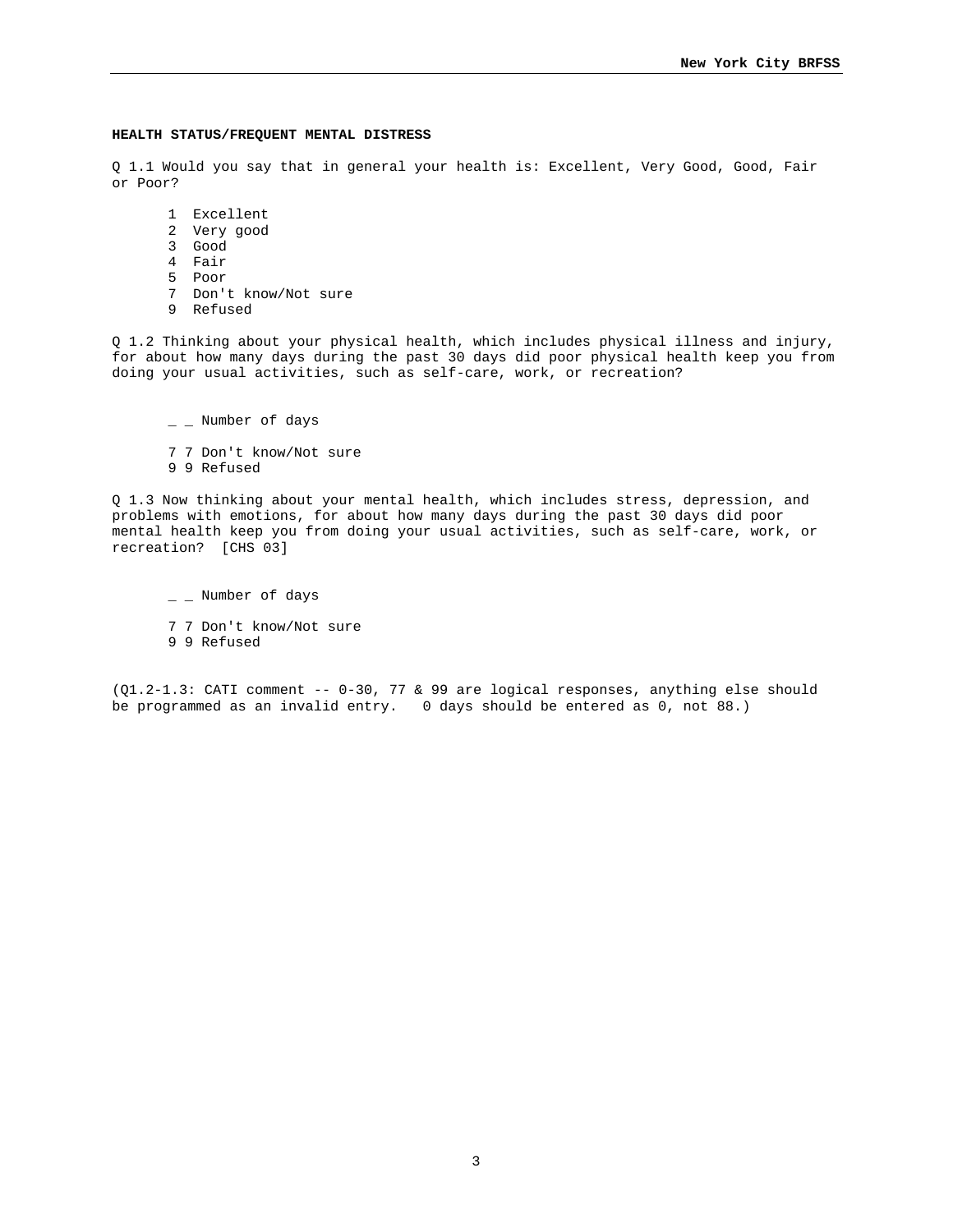**ACCESS** 

I. Insurance

Q 2.1. Do you have any kind of health care coverage, including health insurance, prepaid plans such as HMOs, or government plans such as Medicare or Medicaid? [Fall 2003]

1 Yes 2 No 7 Don't know/Not sure

9 Refused

# **If Q 2.1 = 1 then ask 2.2, else skip to Q 2.4.**

Q 2.2 What type of health care insurance do you use to pay for your doctor or hospital bills? Is it insurance through: [FIRST DOH SURVEY, BRFSS ALSO]

1 Your employer 2 Someone else's employer 3 A plan that you or someone else buys on your own 4 Medicare 5 Family Health Plus or Medicaid 6 The military, CHAMPUS, TriCare, or the VA 7 Some other source 88 None 77 DK/NS 99 Refused

#### **If Q2.2=88 then skip to Q2.4, else ask Q2.3.**

- Q 2.3 During the last 12 months, did you have health insurance ALL the time, or was there a time during the year when you DID NOT have any health coverage? [CHS 2003 Q28]
	- 1 Health insurance all the time/Always covered
	- 2 Had a time without insurance
	- 7 Don't know/Not Sure
	- 9 Refused

II. Regular source of care (RSOC) **Ask All:** 

Q 2.4 When you are sick or need advice about your health, to which one of the following places do you usually go? [Interviewer: select only one]

- 1. A private doctor
- 2. Community health center
- 3. A hospital outpatient clinic
- 4. A hospital emergency room or urgent care center
- 5. An alternative health care provider (such as acupuncturist, chiropractor, traditional healer, or herbalist)
- 6. Other (specify)
- 7. Don't know/Not sure
- 9. Refused

**If Q 2.4 = 3 or 4 (hospital outpatient/ER), then ask Q 2.5, else skip to Q 2.6.** 

Q 2.5 Which hospital was it: [ALPHABETICAL DROP DOWN OF ALL 59 HOSP TK]

1 Bellevue Hospital Center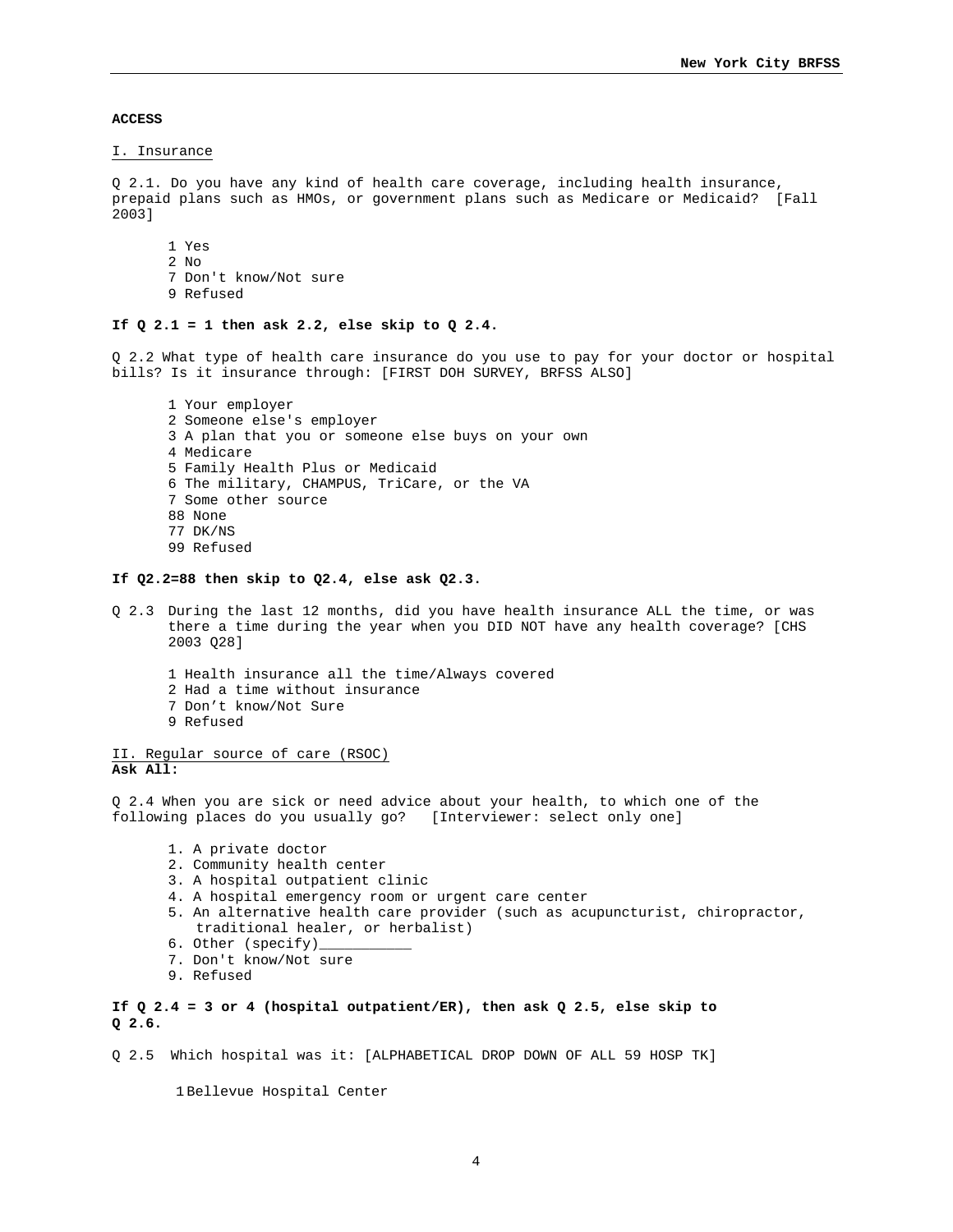2 Beth Israel Medical Center - Herbert and Nell Singer Division 3 Beth Israel Medical Center - Kings Highway Division 4 Beth Israel Medical Center - Milton and Carroll Petrie Division 5 Memorial Hospital For Cancer and Allied Diseases 6 Bronx Veterans' Affairs Medical Center 7 Bronx-Lebanon Hospital Center - Concourse Pavilion 8 Bronx-Lebanon Hospital Center - Fulton Pavilion 9 Metropolitan Hospital Center 10 Montefiore Medical Center - Henry and Lucy Moses Division 11 Brookdale University Hospital and Medical Center 12 Brooklyn Hospital Center Caledonian Campus 13 Brooklyn Hospital Center Downtown Campus 14 Cabrini Medical Center 15 Calvary Hospital 16 Coney Island Hospital 17 Elmhurst Hospital Center 18 Floating Hospital 19 Saint Vincent Catholic Medical Center/St. Mary's Hospital 20 of Medicine Montefiore Medical Center/Jack D. Weiler Hospital of the Albert Einstein College 21 Wyckoff Heights Medical Center 22 New York Presbyterian Hospital-New York Weill Cornell Medical Center 23 Harlem Hospital Center 24 System North Shore University Hospital at Forest Hills/North Shore LI Jewish Health 25 Gouverneur Hospital Nursing Facility 26 Kingsbrook Jewish Medical Center 27 Flushing Hospital Medical Center 28 Hospital for Special Surgery 29 Hospital for Joint Diseases Orthopaedic Institute 30 New York Community Hospital 31 Interfaith Medical Center - Brooklyn Jewish Division 32 Jacobi Medical Center 33 Parkway Hospital 34 New York Westchester Square Medical Center 35 Jamaica Hospital Medical Center 36 Kings County Hospital Center 37 Lenox Hill Hospital 38 Saint Vincent Catholic Medical Centers 39 Manhattan Eye, Ear & Throat Hospital 40 Lincoln Medical and Mental Health Center 41 Long Island College Hospital 42 Rockefeller University Hospital 43 New York-Presbyterian Hospital - Columbia Presbyterian Medical Center 44 New York Eye and Ear Infirmary 45 Saint Vincent Catholic Medical Center/St.John's Queens Hospital 46 Saint Vincent Catholic Medical Center/St.Joseph's Hospital 47 St Luke's-Roosevelt Hospital Center/Roosevelt Hospital Division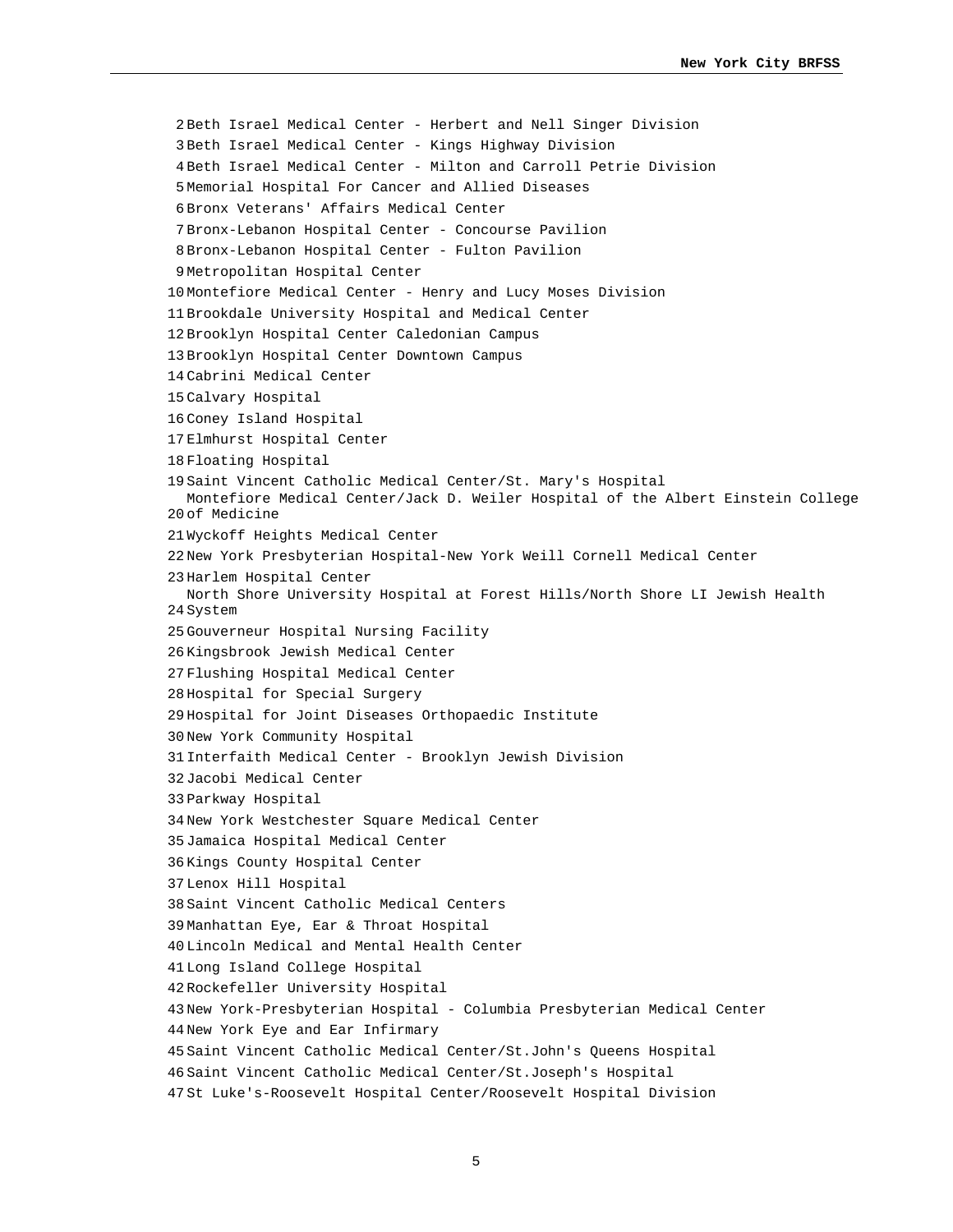48 North General Hospital 49 St Luke's-Roosevelt Hospital Center/St.Luke's Hospital Division 50 St. Barnabas Hospital 51 St. Vincent's Midtown Hospital 52 Saint Vincent Catholic Medical Center/Bayley Seton Hospital 53 St. John's Episcopal Hospital / South Shore Division 54 Staten Island University Hospital - Concord Division 55 Staten Island University Hospital - North 56 Peninsula Hospital Center 57 Staten Island University Hospital - South 58 University Hospital of Brooklyn/SUNY Health Science Center at Brooklyn 59 Veterans Administration NY Harbor Health Care System/Brooklyn Campus 60 Veterans Administration NY Harbor Health Care System/Manhattan Campus 61 Victory Memorial Hospital 62 NYU Hospitals Center Rusk Institute of Rehabilitation Medicine 63 New York Methodist Hospital 64 Woodhull Medical and Mental Health Center 65 Long Island Jewish Medical Center 66 Lutheran Medical Center 67 Maimonides Medical Center 68 Mount Sinai Hospital 69 Mount Sinai Hospital of Queens 70 New York Hospital Medical Center of Queens 71 New York-Presbyterian Hospital- The Allen Pavilion 72 North Central Bronx Hospital 73 NYU Downtown Hospital/Mount Sinai NYU Health 74 NYU Hospitals Center - Tisch Hospital 75 Our Lady of Mercy Medical Center/Florence D'Urso Pavilion 76 Our Lady of Mercy Medical Center/John Cardinal O'Connor Campus 77 Queens Hospital Center 78 Saint Vincent Catholic Medical Center/Mary Immaculate Hospital 79 Saint Vincent Catholic Medical Center/St. Vincent's Hospital Manhattan 80 Saint Vincent Catholic Medical Center/St. Vincent's Staten Island Hospital 777 don't know 999 refused 888 other, specify \_\_\_\_

Q 2.6 Do you have one person you think of as your personal doctor or health care provider? [FALL Q2.4]

**IF NO, ASK: "IS THERE MORE THAN ONE, OR IS THERE NO PERSON WHO YOU THINK OF?"** 

- 1 Yes, only one
- 2 More than one
- $3 \overline{N}$
- 7 Don't know/Not sure
- 9 Refused

**If 2.6=1 or 2 then ask 2.7 , else skip to 2.8.**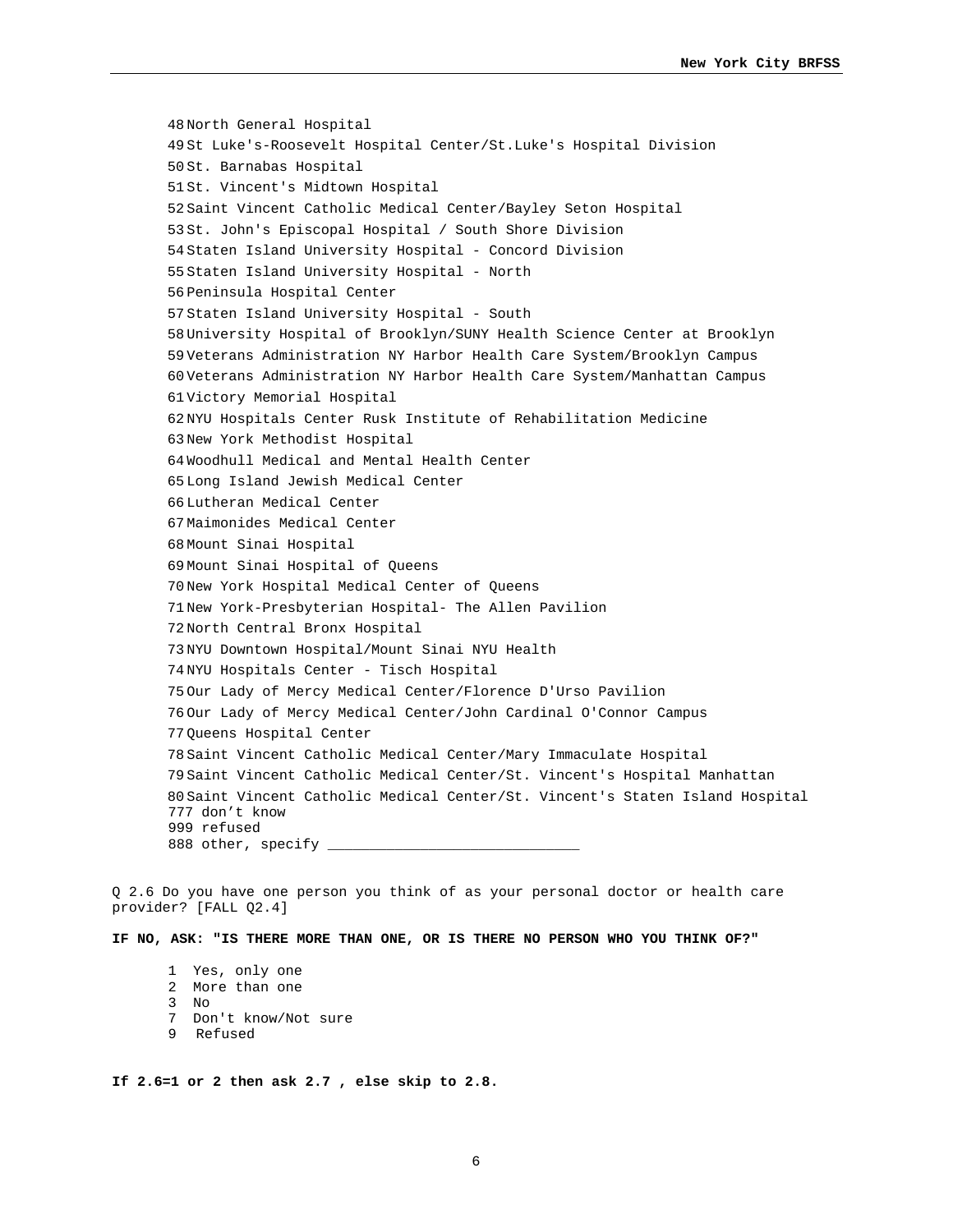2.7 In the last 12 months, when you needed care for an illness or injury and called your personal doctor's office for an appointment, how quickly did they usually see you?

1 Same day 2 next day 3 in 2-3 days 4 in 4-5 days 5 more than 5 days 6 I didn't call my doctor's office 7 don't know 9 refused

Q 2.8 A routine checkup is a general physical exam, not an exam for a specific injury, illness or condition. About how long has it been since you last visited a doctor or other health care provider for a routine checkup? [FALL 2003 Q2.2]

INTERVIEWER: Read Only if Necessary 1 Within the past 6 months (anytime less than 6 months ago) 2 Within the past year (6 months but less than 12 months ago) 3 Within the past 2 years (1 year but less than 2 years ago) 4 Within the past 5 years (2 years but less than 5 years ago) 5 5 or more years ago 7 Don't know/Not sure 8 Never 9 Refused

### IV. Dr's Advice

- Q 2.9 Has there been a time in the past 12 months when you have **not** followed a doctor's advice or treatment plan?
	- 1 Yes
	- 2 No<br>7 Dol
	- 7 Don't know/Not sure<br>9 Refused
	- 9 Refused

**If Q 2.9 =1 the ask Q 2.10, else skip to Q 2.12.** 

- Q 2.10 What advice did you not follow? [Interviewer note: Only one response, Do not read responses]
- 1 You did not take a medication a doctor prescribed for you
- 2 You did not take a test or see another doctor that a doctor ordered or referred you to
- 3 You did not make lifestyle changes such as exercise, nutrition, or diet that a doctor recommended
- 4 You did not make a follow-up appointment with a doctor as advised
- 5 You did not have a procedure or surgery that a doctor recommended
- 6 You did not do something else that a doctor recommended you do
- Don't know/Not sure
- 9 Refused

2.11 Which one of the following reasons, best describes why you did not follow your doctor's advice:

[RANDOMIZE 1-4]

- 1 because you didn't understand what you were supposed to do
- 2 because you disagreed with what the doctor recommended
- 3 because it cost too much
- 4 because it was too difficult to do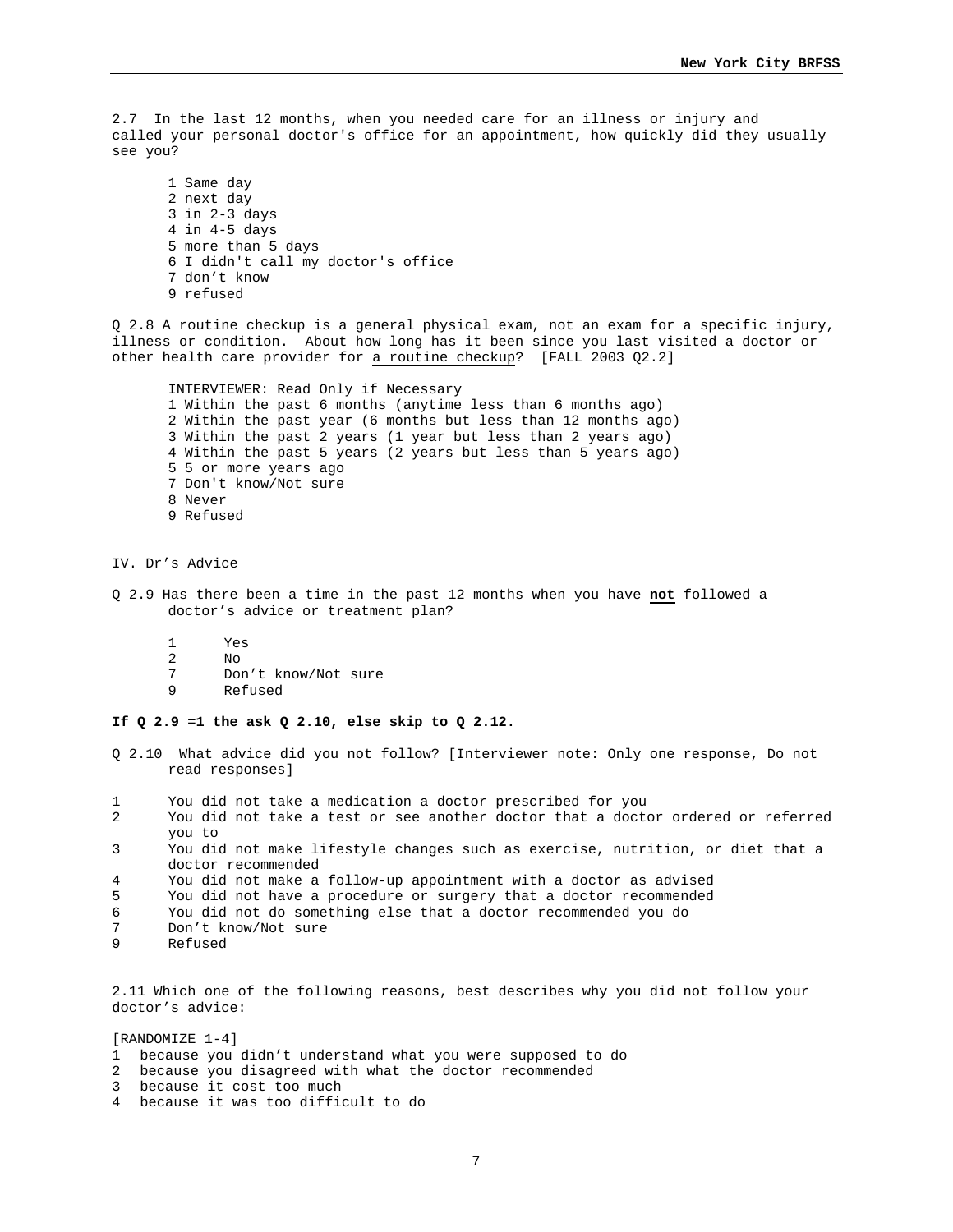5 other (specify)\_ 7 Don't know/Not sure 9 Refused

## **Ask All:**

2.12-2.14 How often does your regular doctor or health care professional [Randomize]

2.12 listen carefully to you 2.13 explain things in a way you can understand 2.14 spend enough time with you

- 1 Always
- 2 Sometimes
- 3 Rarely
- 4 Never
- 7 Don't Know
- 9 Refused

Q 2.15 During your last visit to a doctor, did you get advice or counseling on your weight, nutrition or exercise?

- 1 Yes
- 2 No
- 7 Don't know/Not sure
- 9 Refused

#### Discrimination

- 2.16. Within the past 12 months when seeking health care, do you feel your experiences were worse than, the same as, or better than the experiences of people of other races?
	- 1. Worse than other races
	- 2. The same as other races
	- 3. Better than other races
	- 4. Worse than some races, better than others
	- 5. Only encountered people of the same race
	- 6. No health care during the past 12 months
	- 7. Don't know/Not sure
	- 9. Refused

[Instruction to interviewer: If the respondent indicates that they do not know about other people's experiences when seeking health care, say: "This question is asking about how you feel when seeking health care. It does not require specific knowledge about other people's experiences."]

Sick Care 2.17 In the last 12 months, how many times have you used a hospital emergency room?

- 1 Once
- 2 More than once
- 3 Not at all
- 7 don't know
- 9 refused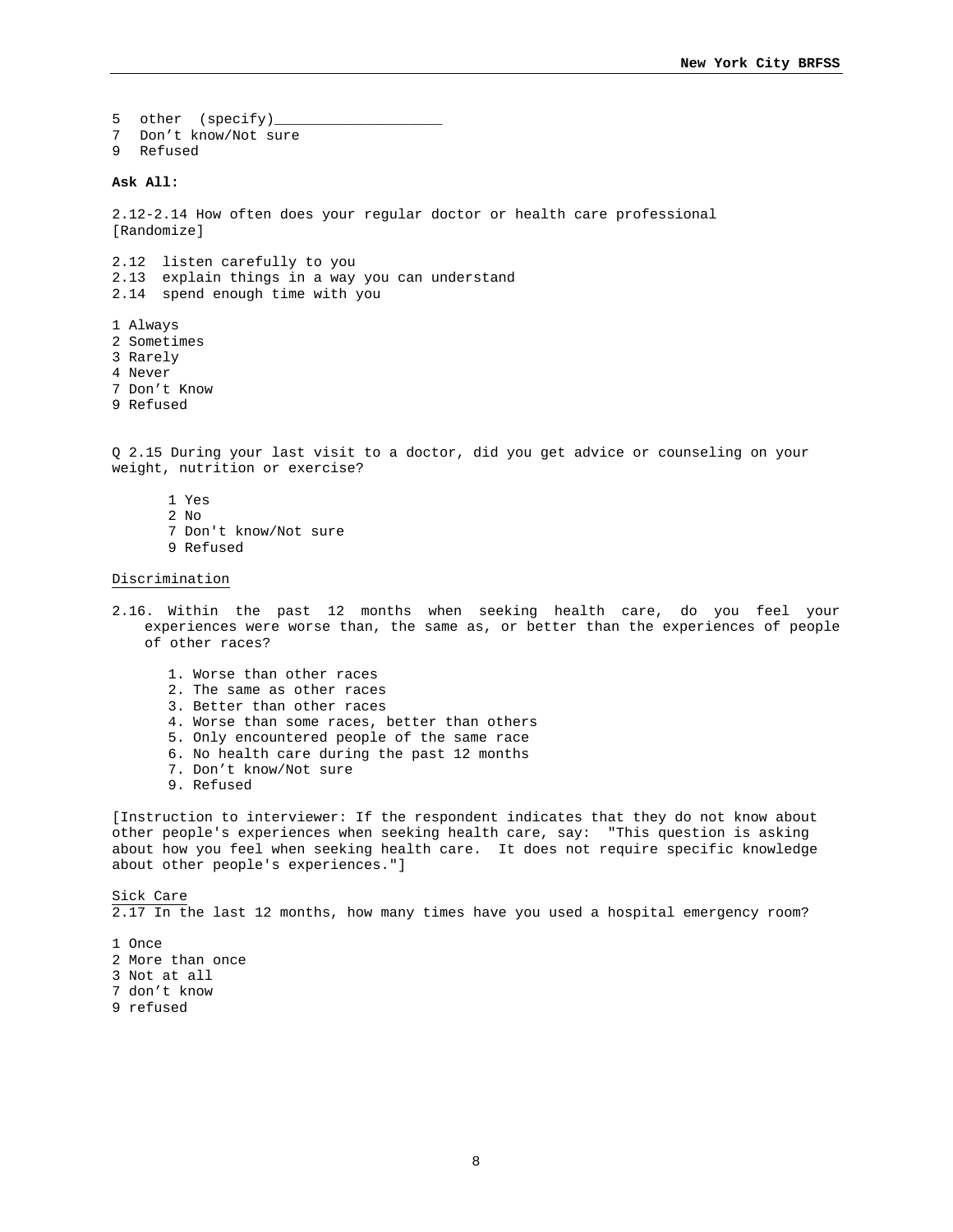# **Physical Activity**

Q 3.1 During the past 30 days, other than your regular job, did you participate in any physical activities or exercises such as running, calisthenics, golf, gardening, or walking for exercise?

- 1 Yes
- 2 No
- 7 Don't know/Not Sure
- 9 Refused

Q 3.2 Over the past 30 days, have you walked or bicycled more than 10 blocks as part of getting to and from work, or school, or to do errands? [CHS2003 Q3.4]

- 1 Yes
- 2 No
- 3 Unable To Do Activity
- 7 Don't Know/Not Sure
- 9 Refused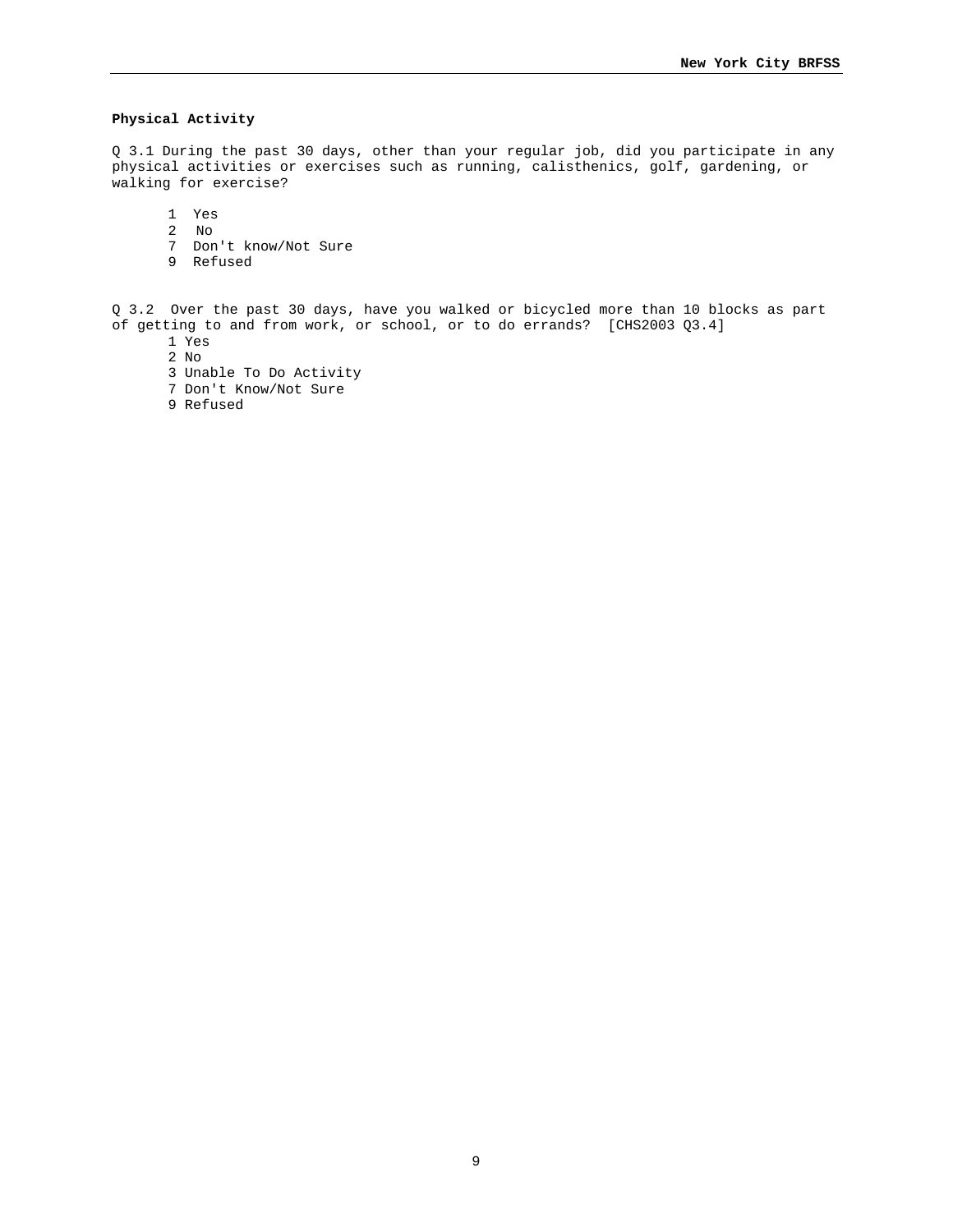# **Nutrition**

Q 4.1 Thinking about nutrition...how many total servings of fruit and/or vegetables did you eat yesterday? A serving would equal one medium apple, a handful of broccoli, or a cup of carrots. [DOH 2002 Q 6.1]

INTERVIEWER: RECORD 77 FOR DON'T KNOW/NOT SURE RECORD 99 FOR REFUSED

\_\_\_\_\_\_ Number of servings

77 Don't know/Not sure 99 Refused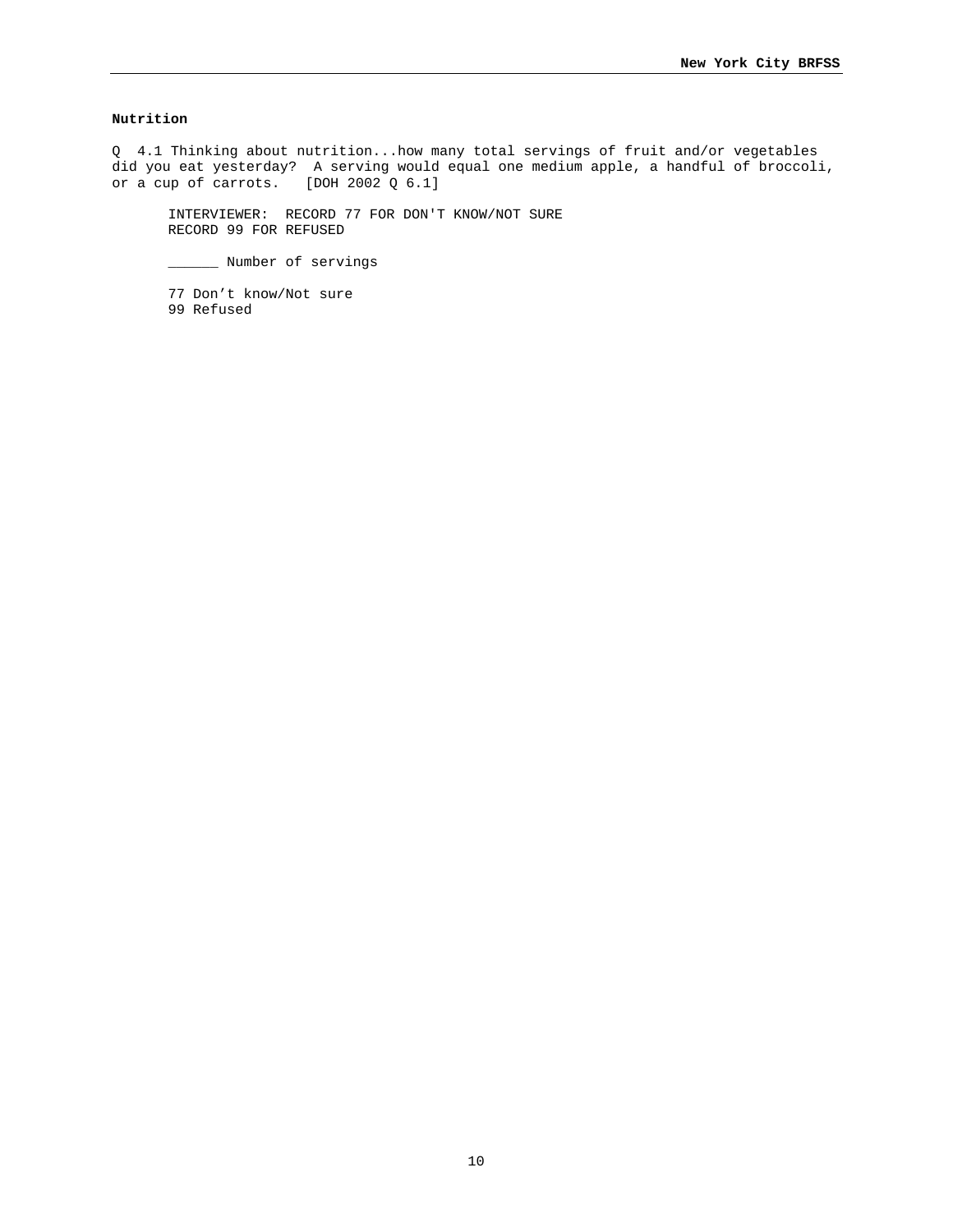## **DIABETES**

Q 5.1 Have you ever been told by a doctor that you have diabetes? [fall 2003]

INTERVIEWER: If "Yes" and female, ask "Was this only when you were pregnant?"

- 1 Yes
- 2 Yes, but female told only during pregnancy
- 3 No
- 7 Don't know/Not sure
- 9 Refused

# **If Q 5.1 = 1 then ask Q 5.2, else skip to next section**

Q 5.2 How old were you when you were told you have diabetes? [fall 2003]

INTERVIEWER: RECORD 777 FOR DON'T KNOW/NOT SURE RECORD 999 FOR REFUSED

\_\_\_\_ years [97 = 97 or older]

Q 5.3 Have you ever taken a course or class in how to manage your diabetes yourself? [fall 2003]

1 Yes 2 No 7 Don't know/Not sure 9 Refused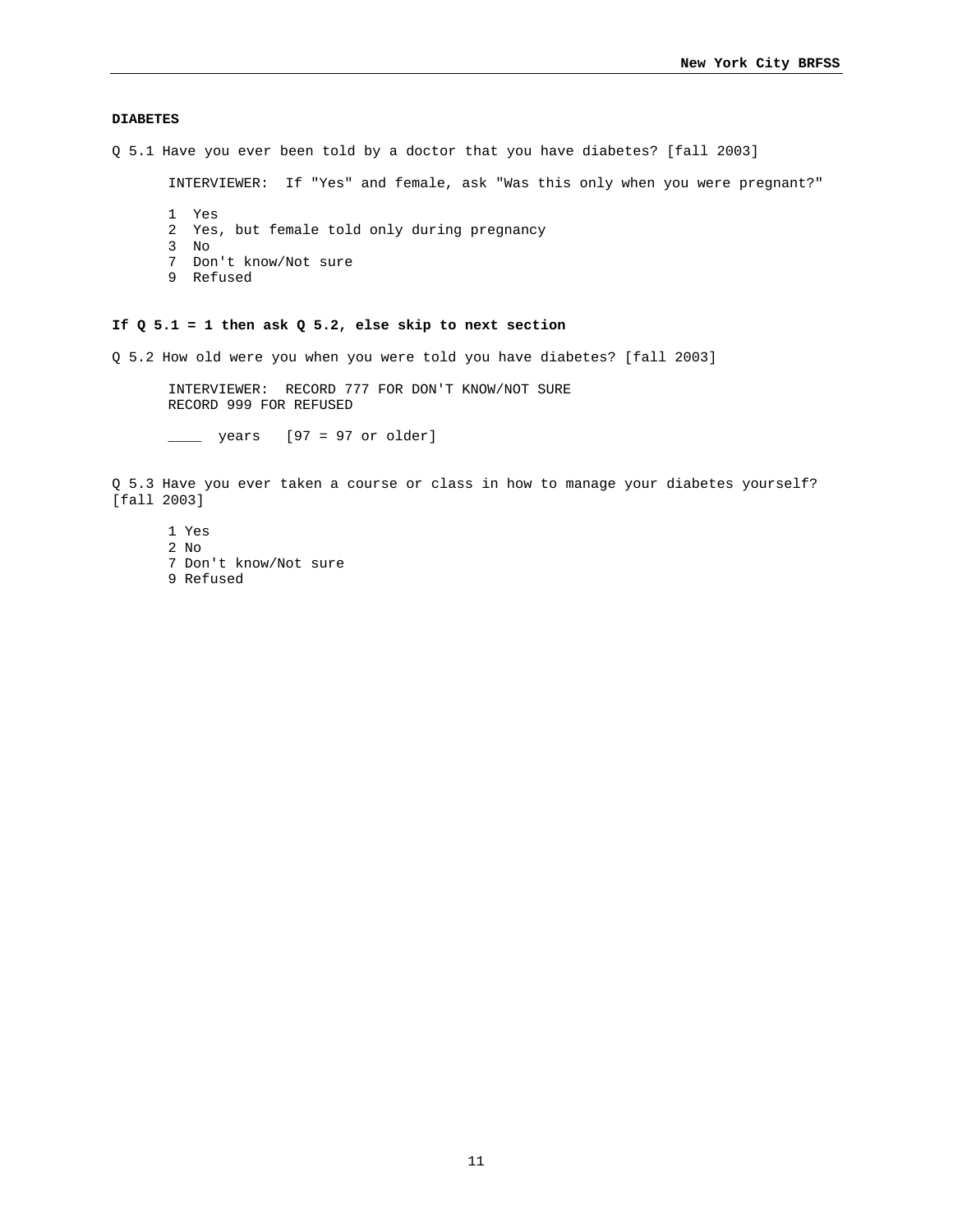## **ASTHMA**

Q 6.1 Have you ever been told by a doctor, nurse or other health professional that you had asthma? [CHS 2003 q7.1]

1 Yes

- 2 No
- 7 Don't know/Not Sure
- 9 Refused

#### **If Q 6.1 = 1 then ask Q 6.2, else skip to next section**

Q 6.2 During the past 12 months, have you had an episode of asthma or an asthma attack? [CHS 2003 q7.1]

1 Yes

- 2 No
- 7 Don't know/Not Sure
- 9 Refused

# **If Q 6.2 = 1 then ask Q 6.3, else skip to next section**

Q 6.3 During the past 12 months, how many times did you visit an emergency room or urgent care center because of asthma? [CHS 2003 q7.1]

INTERVIEWER: RECORD 0 FOR NONE RECORD 77 FOR DON'T KNOW/NOT SURE RECORD 99 FOR REFUSED

\_\_\_\_\_\_ Number of visits [76 = 76 or more]

77 Don't know/Not sure 99 Refused

Q 6.4 During the past 30 days, how many days did symptoms of asthma make it difficult for you to stay asleep? Would you say…? (READ RESPONSES) [BRFSS]

0 None 1 One or two 2 Three to four 3 Five 4 Six to ten, Or 5 More than ten? DON"T READ 7 Don't know/Not sure 9 Refused

(Q6.4: CATI comment -- 0-30, 77 & 99 are logical responses, anything else should be considered invalid entry. 0 days/nights should be entered as 0, not 88.)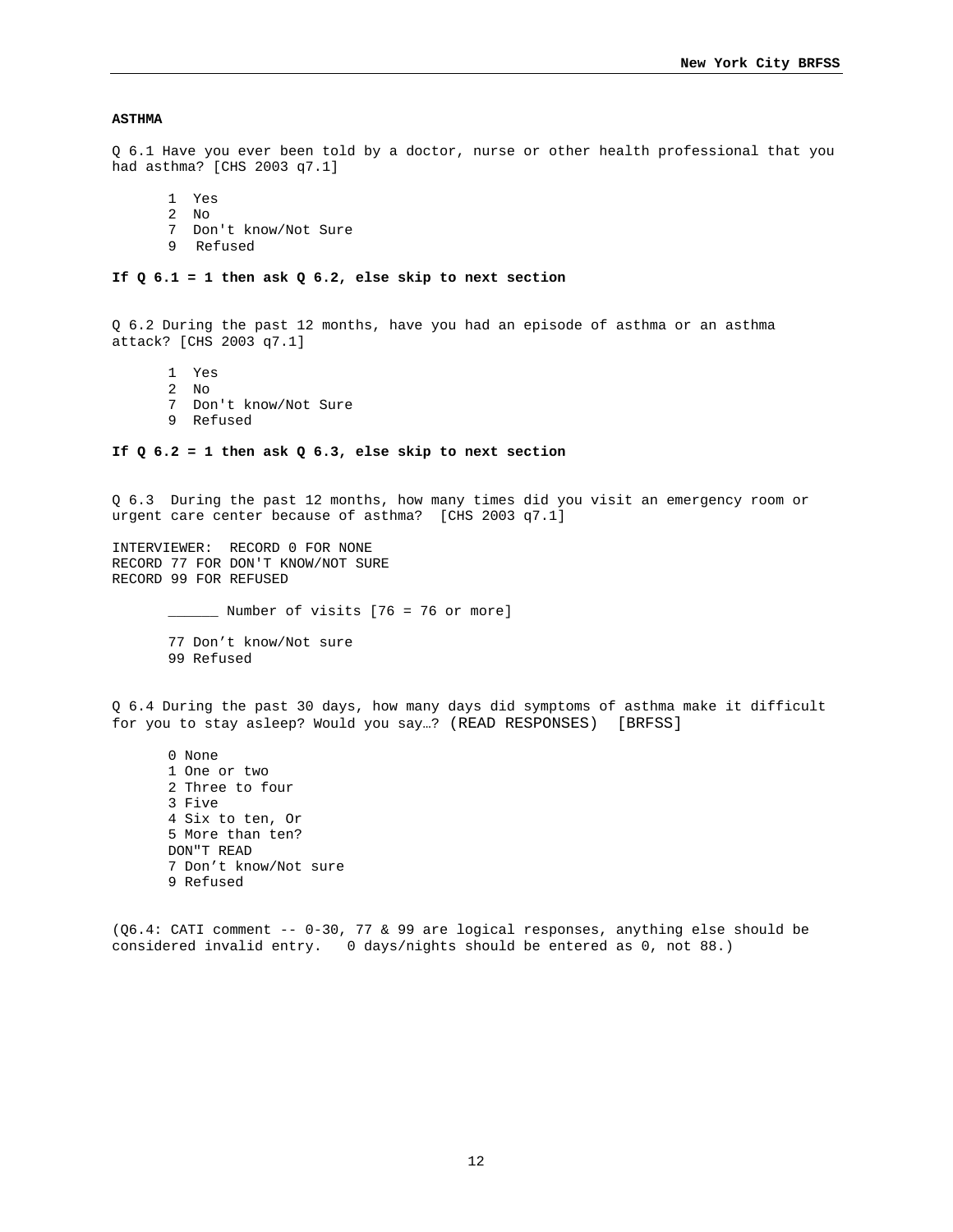# **IMMUNIZATIONS**

Q 7.1 During the past 12 months, have you had a flu shot? CHS 2003 Q 10.1

- 1 Yes
- 2 No
- 7 Don't know/Not sure
- 9 Refused

Q 7.2 Have you ever had a pneumonia shot? This shot is usually given only once or twice in a person's lifetime and is different from the flu shot. It is also called the pneumococcal [NEW-MOE-COCKEL] vaccine. [BRFSS]

- 1 Yes
- 2 No
- 7 Don't know/Not sure
- 9 Refused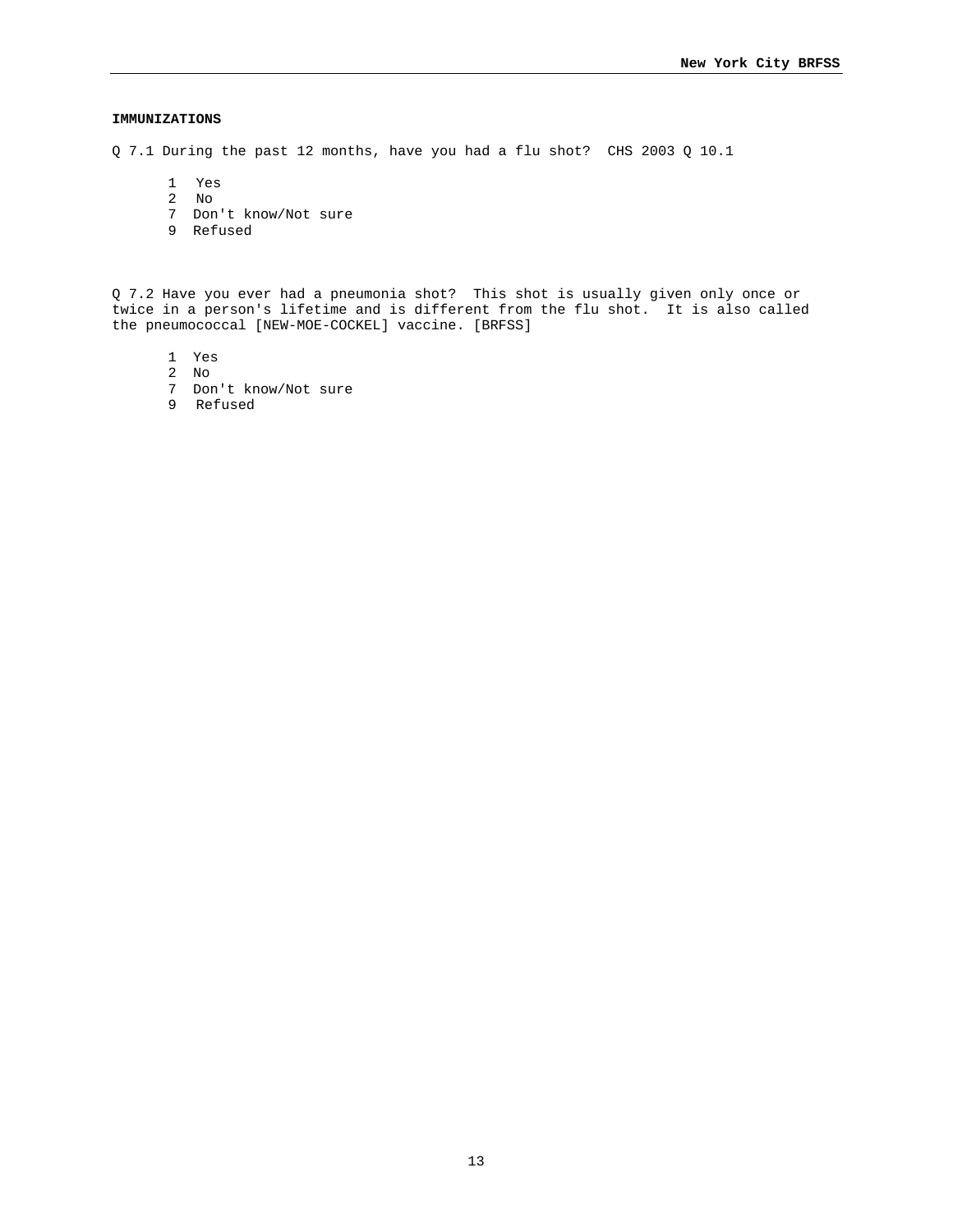## **TOBACCO**

Q 8.1 Have you smoked at least 100 cigarettes in your entire life?

- 1 Yes
- 2 No
- 7 Don't know/Not sure
- 9 Refused

# **If Q 8.1 = 1 then ask Q 8.2, else skip to next section (Second-Hand Smoke).**

Q 8.2 Do you now smoke cigarettes every day, some days, or not at all?

- 1 Every day
- 2 Some days
- 3 Not at all
- 7 Don't Know
- 9 Refused

### **If Q8.2 = 1,2 then ask Q 8.3, ELSE (if Q 8.2 = 3,7,9) skip to Q8.9**

Q 8.3 How many cigarettes on average do you smoke per day?

INTERVIEWER:RECORD 77 FOR DON'T KNOW/NOT SURE RECORD 99 FOR REFUSED

- \_\_ per day
- 77 Don't know/Not sure
- 99 Refused
- Q 8.4 How soon after waking up do you smoke your first cigarette?
	- 1 Within 5 minutes 2 Within 6-30 minutes 3 Within 30-60 minutes 4 More than 1 hour 7 Don't know/Not sure 9 Refused

Q 8.5 How old were you when you first started smoking cigarettes regularly?

Code age in years 888 Never smoked regularly 777 Don't know/Not sure 999 Refused

## **If Q 8.5 = 888 then skip to Q 8.12**

Q 8.6 During the past 12 months, have you stopped smoking for 24 hours or longer because you were trying to quit smoking?

- 1 Yes
- 2 No
- 7 Don't know/Not sure
- 9 Refused

Q 8.7 Are you seriously thinking of quitting smoking in the next 30 days?

- 1 Yes
- 2 No
- 7 Don't know/Not sure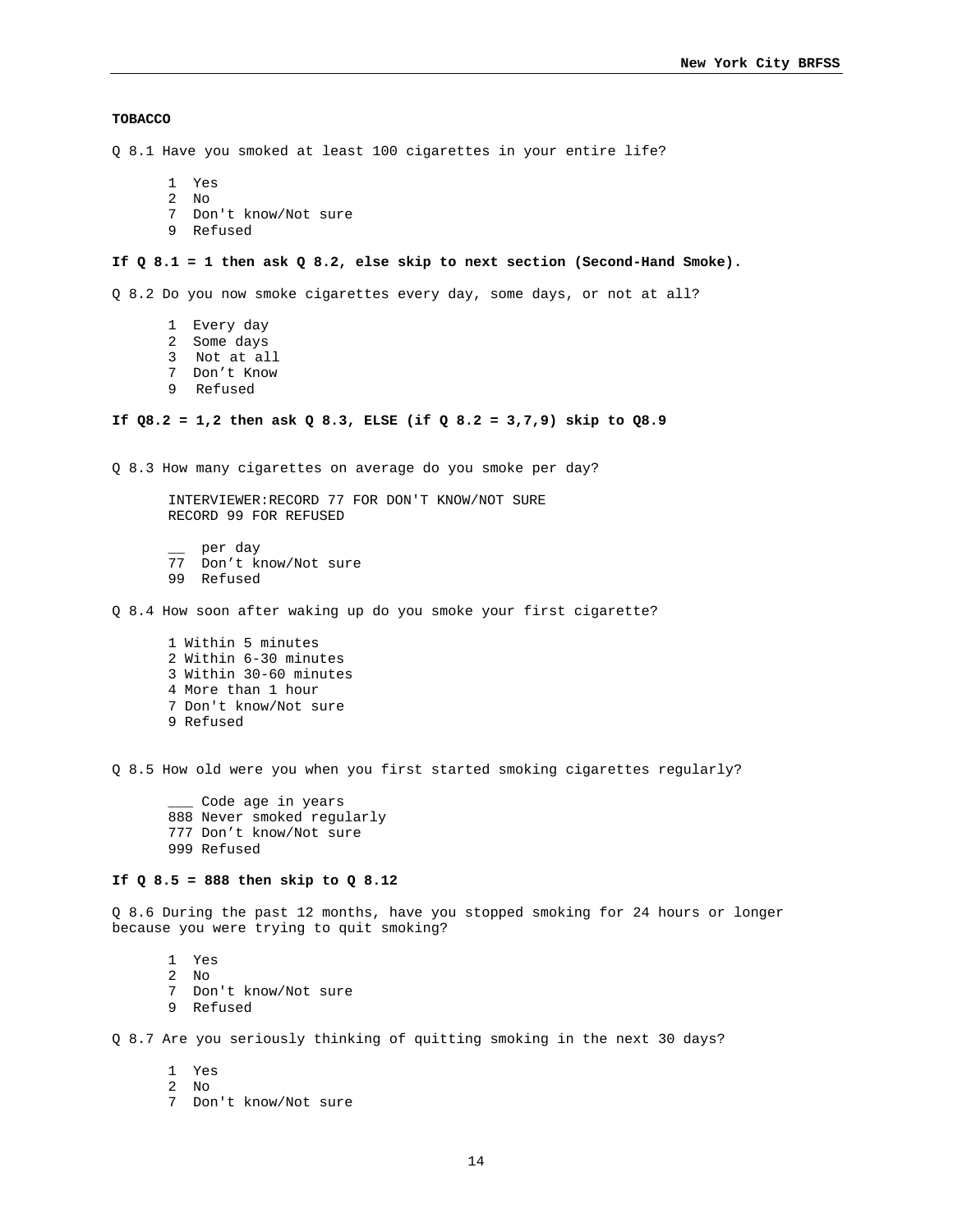9 Refused

#### **If Q8.7=2 then ask Q8.8 else skip to Q8.12.**

Q 8.8 Are you seriously thinking of quitting smoking in the next 6 months?

1 Yes

- 2 No
- 7 Don't know/Not sure
- 9 Refused

**For ALL respondents to 8.8 skip to 8.12.** 

# **Ask Q8.9 if 8.2=3 (Former smokers):**

Q 8.9 About how long has it been since you last smoked cigarettes regularly?

INTERVIEWER: Enter either months or years – not both. Round to closest month or year if necessary. [1 year = 12 months]

 $-$  Months

- $-$  Years
- 888 Never smoked regularly (read response)
- 777 Don't Know/Not sure
- 999 Refused

## **If Q 8.9 less than or equal to 12 months or equal to 1 year (quit within last yr) then ask Q 8.10 – Q 8.11, else skip to next section (second hand smoke)**

Q 8.10 Before you quit, how soon after waking up did you smoke your first cigarette?

1 Within 5 minutes 2 Within 6-30 minutes 3 Within 30-60 minutes 4 More than 1 hour 7 Don't know/Not sure 9 Refused

Q 8.11 How many cigarettes on average did you smoke per day before you quit?

INTERVIEWER:RECORD 777 FOR DON'T KNOW/NOT SURE RECORD 999 FOR REFUSED

\_\_ per day 777 Don't Know/Not sure 999 Refused

# **Ask of all current smokers**

Q 8.12 Was the last cigarette you smoked from a carton, a pack, a single or loosie, bummed, or did you roll your own?

- 1 Carton
- 2 Pack
- 3 Single/loosie
- 4 Bummed
- 5 Or did you roll your own?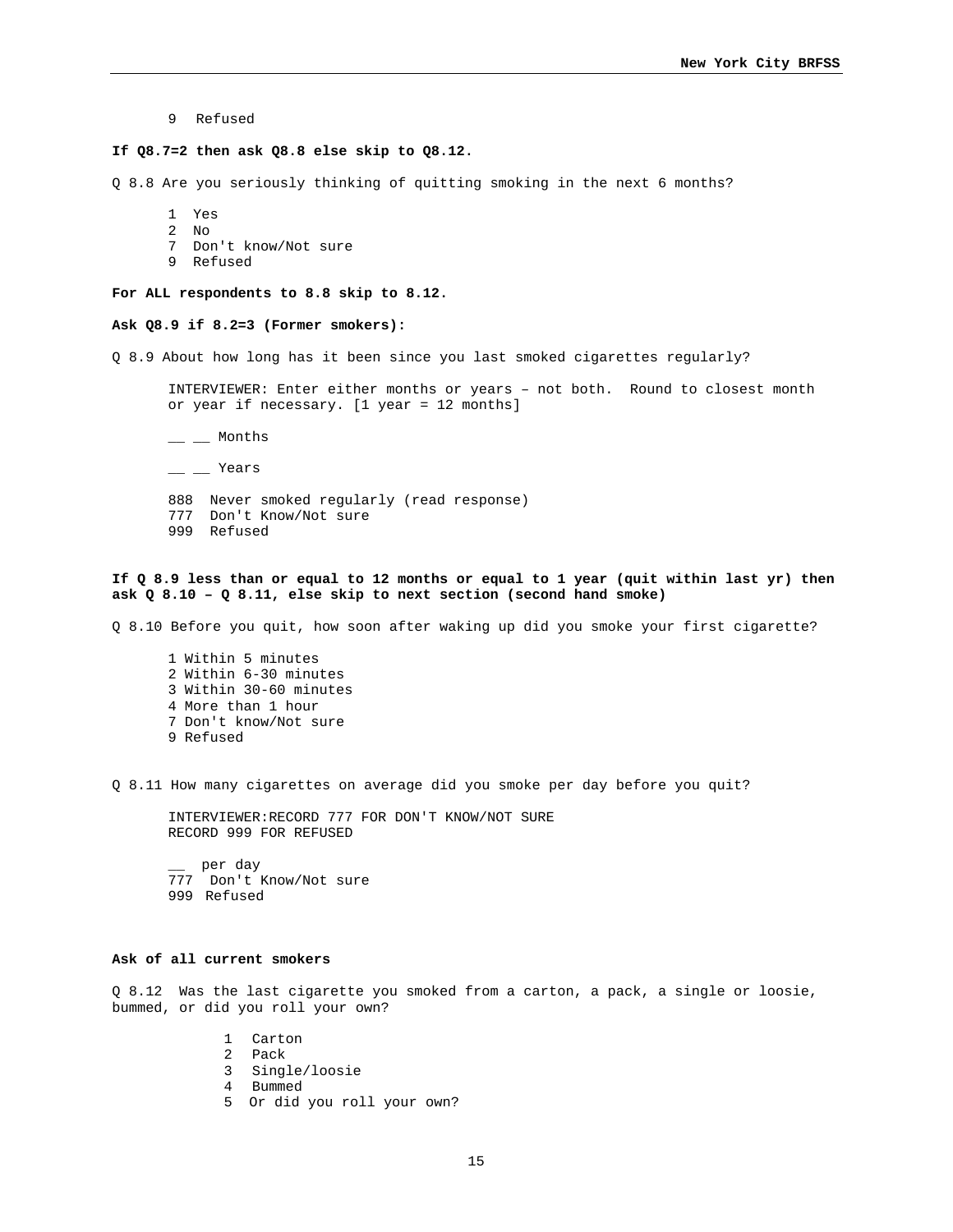- 7 Don't know/Not sure
- 9 Refused

#### **If Q 8.12 = 1,2,3 then ask Q 8.13, else skip to 8.15a.**

Q 8.13 How much did you pay for that [ANSWER TO Q 8.12]? INTERVIEW: DO NOT ROUND – JUST PUT IN EXACT DOLLARS AND CENTS Carton: Enter price in dollars & cents  $\hat{S}$   $=$   $\cdot$   $=$   $(1-50)$ 8888 Did not pay for cigarettes 7777 Don't know/Not sure 9999 Refused Pack: Enter price in dollars & cents  $\frac{1}{5}$  \_ \_ . \_ \_ (1-9) 888 Did not pay for cigarettes 777 Don't know/Not sure 999 Refused SINGLE/LOOSIE: Enter price in cents  $$0. - (1-50)$ 88 Did not pay for cigarettes 77 Don't know/Not sure 99 Refused Q 8.14 Where did you get that [Answer to Q 8.13]? **INTERVEWER: READ ONLY IF NECESSARY**  1 A store in NYC 2 Outside New York City but in New York State 3 In a different state 4 Outside the US 5 Through the Internet or mail 6 Indian reservation

> 7 From another person 8 Other (SPECIFY) \_ 77 Don't know/Not sure

99 Refused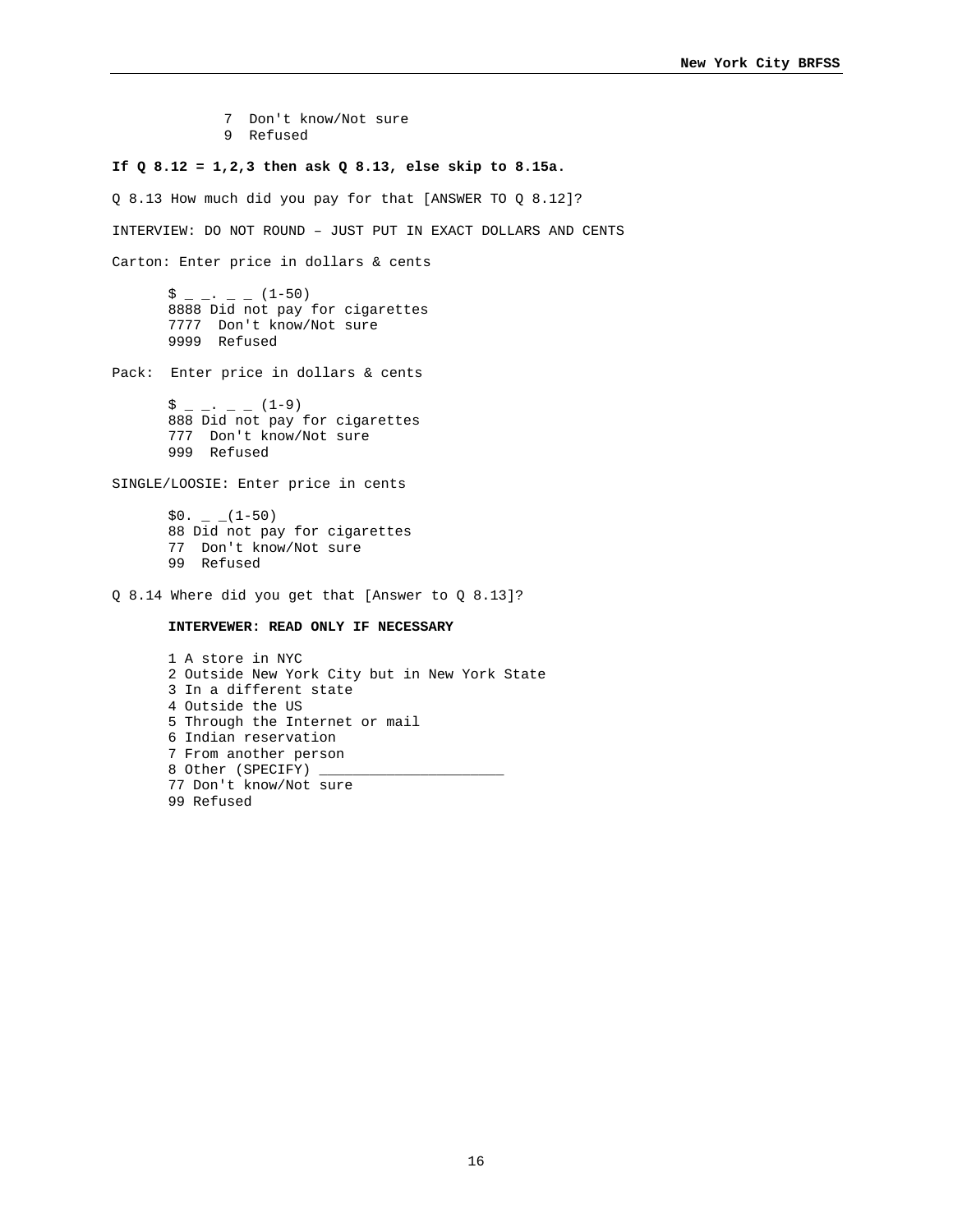### **SMOKING CESSATION**

Q 8.15a During the past year, did you use any of the following aids to help you quit? FALL 2003

A nicotine patch?

1 Yes

- 2 No
- 7 Don't know/Not sure
- 9 Refused

Q 8.15b. Nicotine gum?

- 1 Yes 2 No
- 7 Don't know/Not sure
- 9 Refused

Q 8.15c. Nicotine lozenge, nasal spray or inhaler?

- 1 Yes
- 2 No
- 7 Don't know/Not sure 9 Refused

Q 8.15d. A prescription pill to block the craving of smoking, like Zyban (ZIGH-ban) or Bupropion (boo-PRO-pee-on)? [FALL 2003]

 1 Yes 2 No 7 Don't know/Not sure 9 Refused

Q 8.15e. Individual, telephone or group counseling advice. [FALL 2003]

- 1 Yes
- 2 No
- 7 Don't know/Not sure
- 9 Refused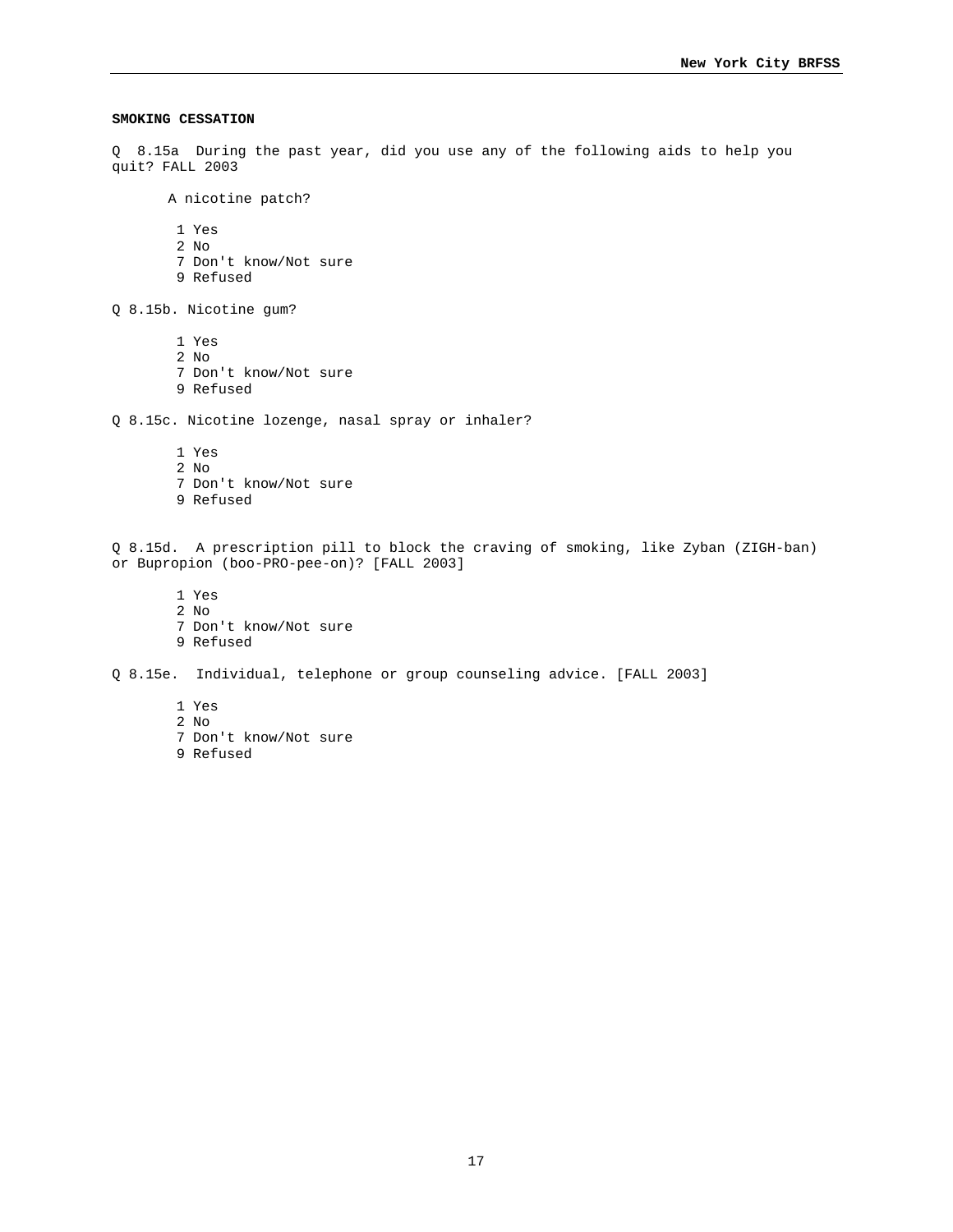**SECOND-HAND SMOKE IF HHNUM = 1 THEN SKIP TO 9.1. IF HHNUM GT 1 THEN ASK:** Q9.0 Is anyone else in the household a smoker? [DIFF THAN CHS 2003] 1 yes 2 no 7 DK 9 Refused Q 9.1 How often are you around people who are smoking, when you are in your home - all the time, most of the time, only occasionally, or never? [DIFF THAN CHS 2003] 1 All of the time 2 Most of the time 3 Only occasionally 4 Never 7 Don't Know/Not sure 9 Refused Q 9.2 Which statement best describes the rules about smoking inside your home? [CHS 2003] INTERVIEWER: PLEASE READ RESPONSES 1 Smoking is not allowed anywhere inside your home 2 Smoking is allowed in some places or at some times 3 Smoking is allowed anywhere inside the home, OR 4 There are no rules about smoking inside the home. 7 Don't Know/Not sure 9 Refused Q 9.3: Now I'd like to ask you about smoking at work. In the past 12 months, have you worked for pay outside your home? [CHS 2003] 1 Yes 2 No 7 Don't know/Not sure 9 Refused **If Q 9.3 = 1, then ask Q 9.4. if Q 9.3 = 2, 7, 9 then skip to next section**  Q 9.4 How often are you around people who are smoking, when you are at your workplace -- all the time, most of the time, only occasionally, or never? [DIFF THAN CHS 2003] 1 All of the time 2 Most of the time 3 Only occasionally 4 Never 7 Don't Know/Not sure 9 Refused **If Q 9.4 = 1, 2 then ask Q 9.4a, else skip to Q 9.5** 

Q 9.4a Where does this usually happen?

INTERVIEWER: READ CHOICES 1 in an office 2 in a common area or lunchroom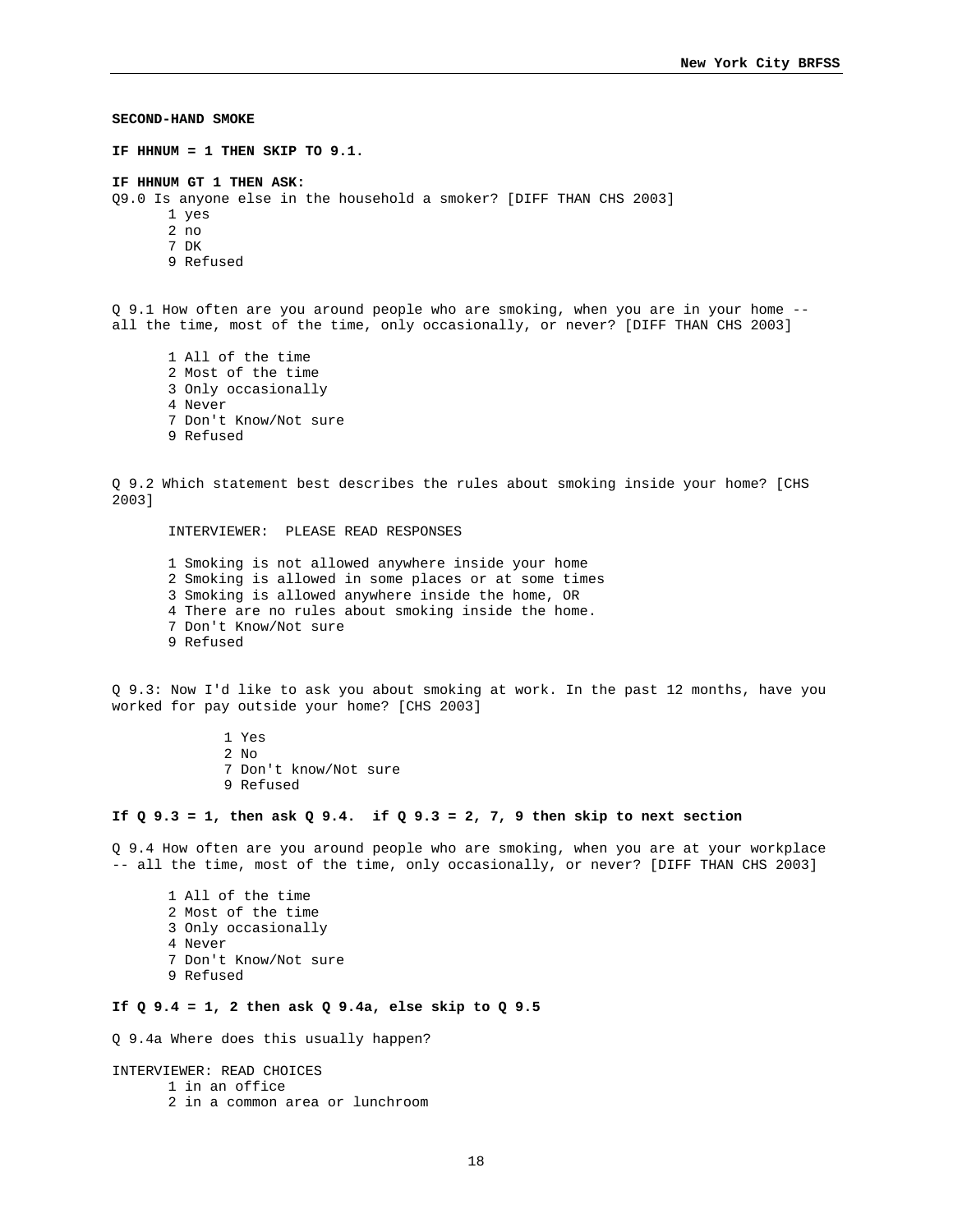3 in a car or truck 4 outside 5 in clients' homes 6 other (specify)\_ 7 Don't Know/Not sure 9 Refused

Q 9.5 While working at your job, are you indoors most of the time? [CHS 2003]

1 Yes 2 No 7 Don't Know/Not sure 9 Refused

# **If Q 9.5 = 1, then ask 9.6, else skip to next section.**

Q 9.6 Which of the following best describes your place of work's official smoking policy for work areas? [CHS 2003]

INTERVIEWER: For Workers who visit clients "place of work" means their base location

PLEASE READ RESPONSES

- 1 Not allowed in any work areas
- 2 Allowed in some work areas
- 3 Allowed in all work areas OR
- 4 No Official policy
- 7 Don't Know/Not sure
- 9 Refused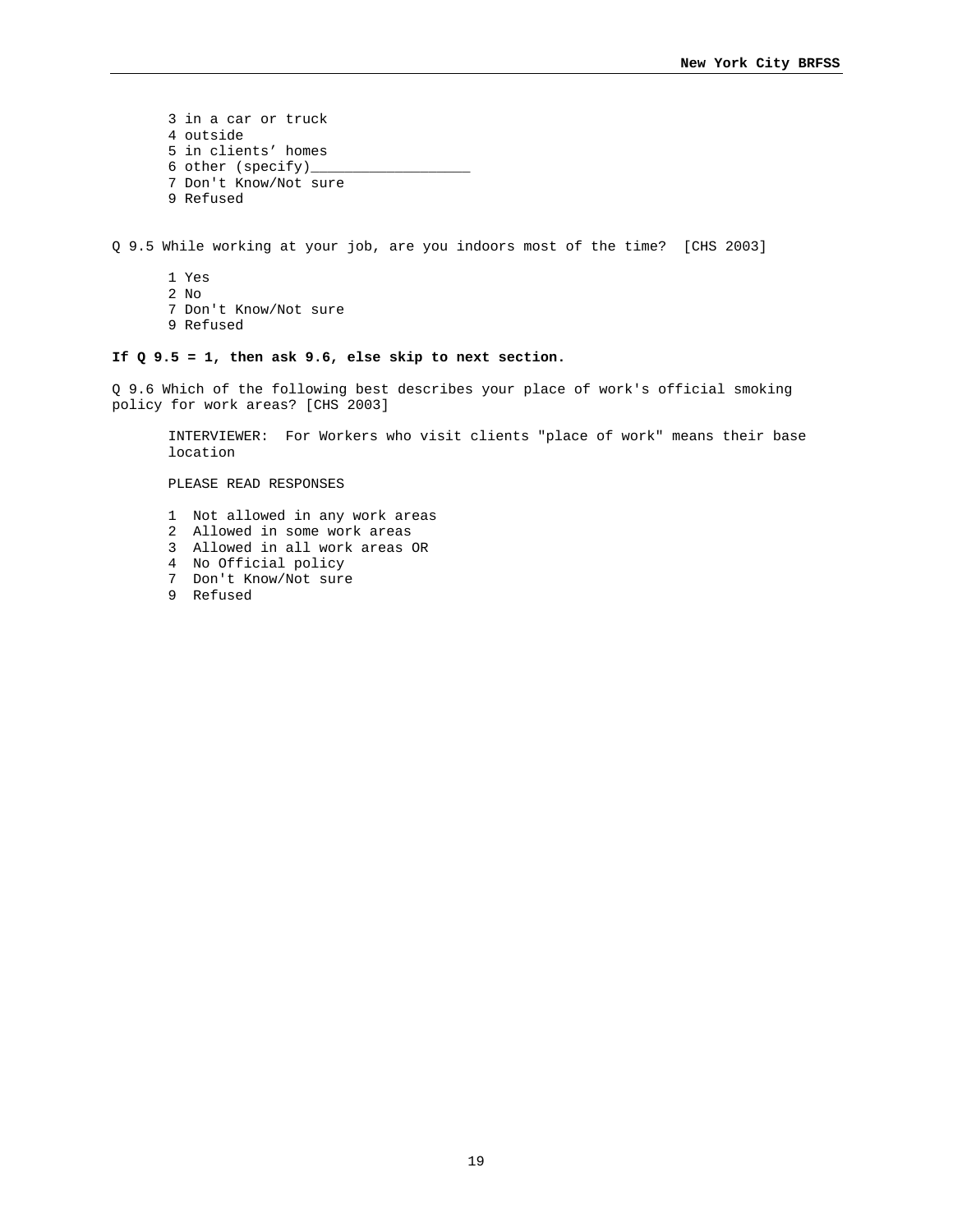## **ALCOHOL CONSUMPTION**

ASK ALL

Q 10.1 A drink of alcohol is 1 can or bottle of beer, 1 glass of wine, 1 can or bottle of wine cooler, 1 cocktail, or 1 shot of liquor. During the past 30 days, how many days per week or per month did you have at least 1 drink of any alcoholic beverage? [FALL 2003]

INTERVIEWER: RECORD 0 FOR NO DRINKS IN PAST 30 DAYS RECORD 77 FOR DON'T KNOW/NOT SURE RECORD 99 FOR REFUSED Only respond in days/wk or days/mo, not both. \_\_\_\_\_ Days per week (1-7) \_\_\_\_\_ Days in past 30 (1-30) 0 No drinks in the past 30 days 77 Don't Know/Not sure 99 Refused

### **if Q 10.1 = 0, 77, 99 then skip to next section (Q 11.0), else ask Q 10.2**

(Q 10.1: CATI comment – Only fill one field (days/wk or days/month) not both)

Q 10.2 On the days when you drank, about how many drinks did you drink on the average? [FALL 2003]

 INTERVIEWER: RECORD 77 FOR DON'T KNOW/NOT SURE RECORD 99 FOR REFUSED

> Wumber of drinks<br>
> T7 Don't Know/Not 77 Don't Know/Not Sure 99 Refused

Q 10.3 Considering all types of alcoholic beverages, how many times during the past 30 days did you have 5 or more drinks on an occasion? [FALL 2003]

INTERVIEWER: RECORD 0 FOR NONE

 RECORD 77 FOR DON'T KNOW/NOT SURE RECORD 99 FOR REFUSED

|    | Number of times            |
|----|----------------------------|
|    | Zero times in past 30 days |
| 77 | Don't Know/Not Sure        |
| 99 | Refused                    |

 $(Q 10.3: CATI comment - 0 - 30, 77 & 99 are logical responses)$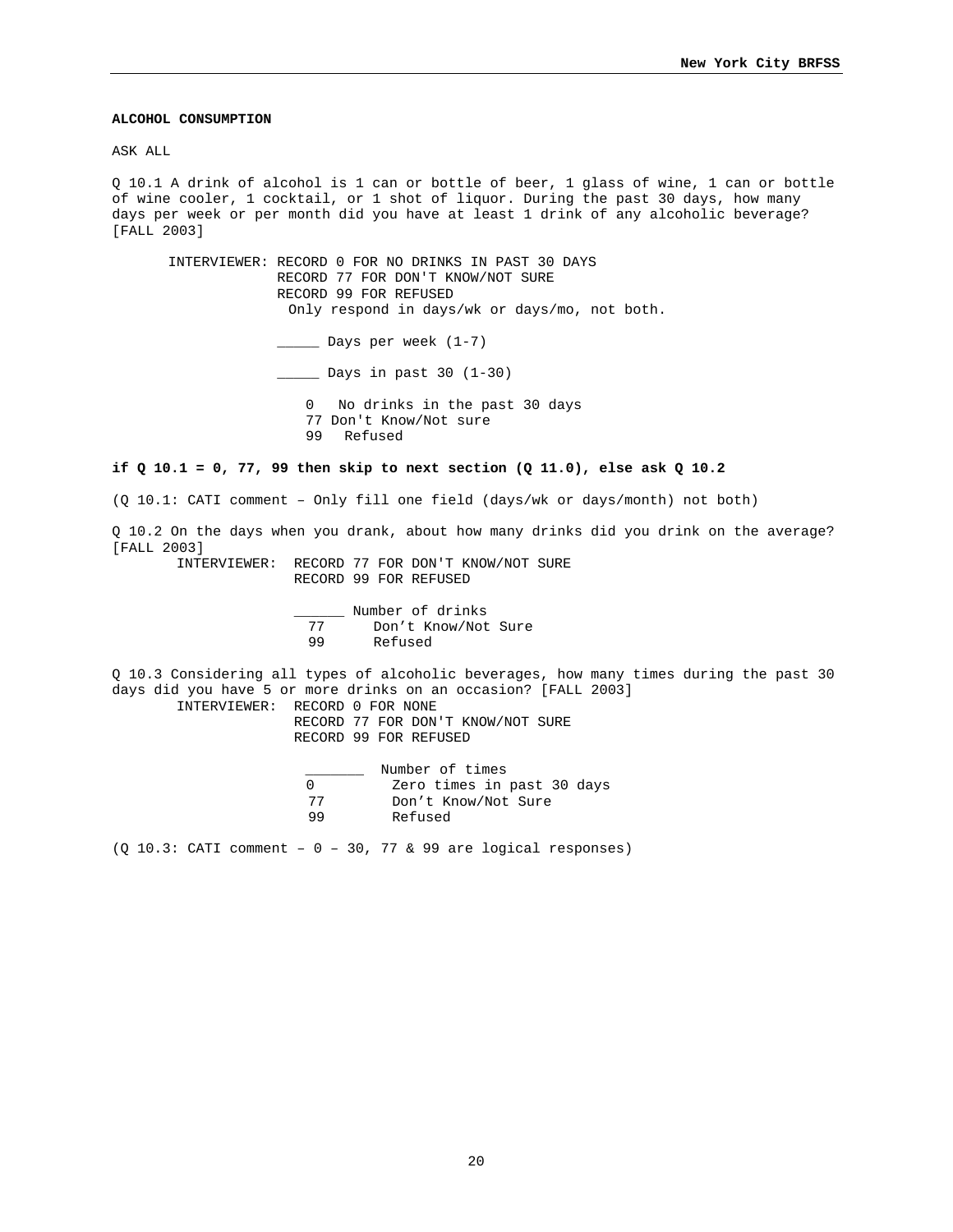### **DEMOGRAPHICS**

Now I'd like to ask you some factual questions to help classify your answers.

Q 11.0 How many children, less than 18 years of age live in your household? [FALL 2003]

INTERVIEWER: RECORD 777 FOR DON'T KNOW/NOT SURE RECORD 999 FOR REFUSED

\_\_\_\_ # of children<br>777 Don't Know/Not 777 Don't Know/Not Sure<br>999 Refused Refused

Q 11.1 What is your age? [FALL 2003] INTERVIEWER: RECORD 777 FOR DON'T KNOW/NOT SURE RECORD 999 FOR REFUSED

> Age in years<br>777 Don't Know/ 777 Don't Know/Not Sure<br>999 Refused Refused

#### **if Q 11.1 = 777, 999 then ask Q 11.1b:**

Q 11.1b We are only asking this information to make sure that we have talked to enough people in each age group. Can you just tell me if you are: [FALL 2003]

1 65 or older 2 45-64 3 25-44 4 18-24 7 Don't Know 9 Refused

ASK ONLY IF ONLY ONE ADULT IN HOUSEHOLD AND SEX NOT RECORDED IN ENNUMERATION Q 11.2 INTERVIEWER: READ ONLY IF NECESSARY

Are you...

1 Male 2 Female

Q 11.3 Are you Hispanic or Latino?

- 1 Yes
- 2 No
- 7 Don't know/Not sure
- 9 Refused

#### **if Q 11.3 = 1 then ask Q 11. 3a, else skip to Q 11.4**

Q 11.3a Please tell me which group best represents your Hispanic or Latino origin or ancestry:

INTERVIEWER: READ, ACCEPT FIRST RESPONSE RANDMONIZE: 01-04

- 01 Puerto Rican
- 02 Cuban/Cuban American
- 03 Dominican
- 04 Mexican/ Mexican-American
- 05 Central or South American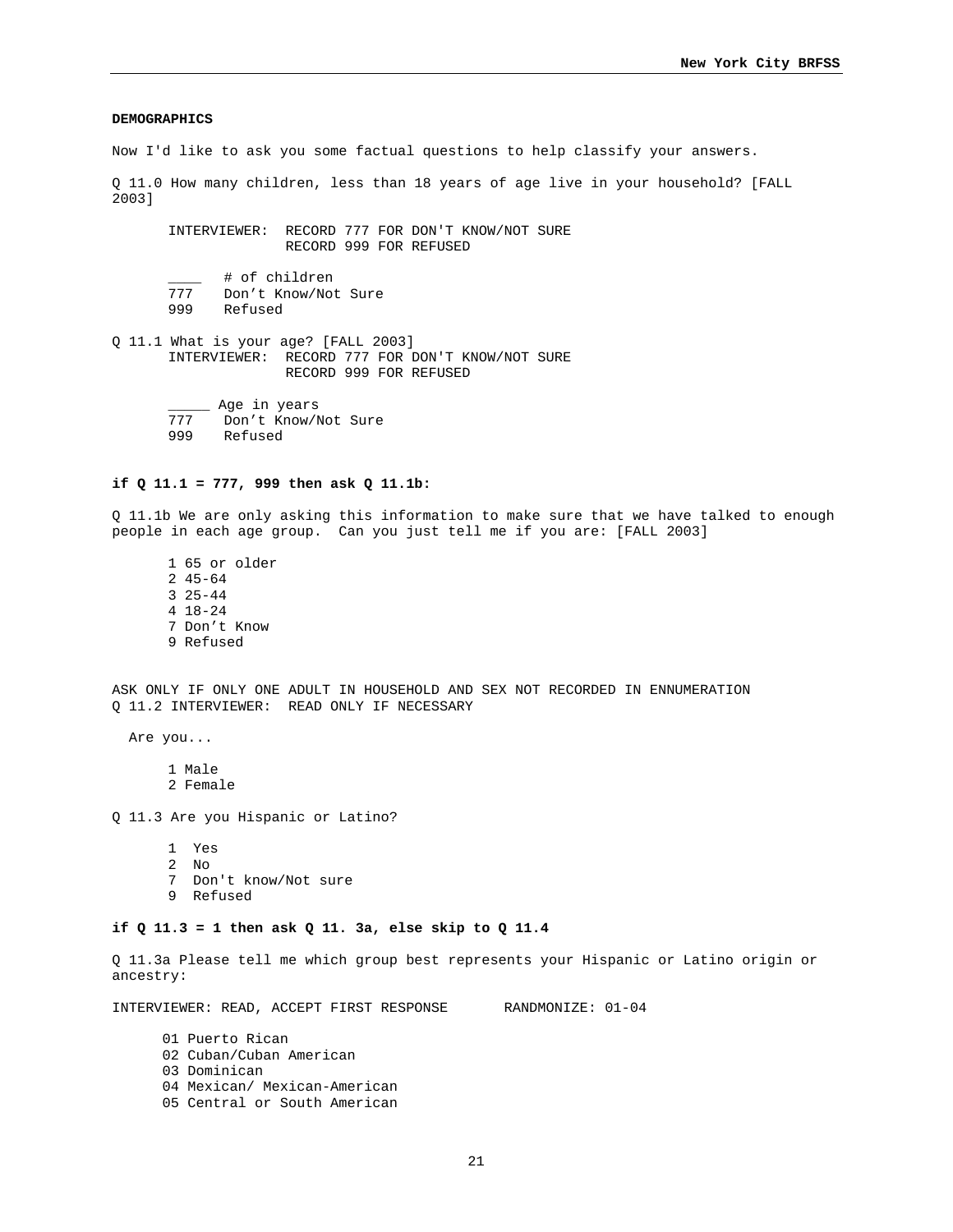06 Other Latin American, or 07 Other Hispanic/Latino Don't read: 09 Spanish 77 Don't know/not sure 99 Refused Q 11.4 Which one or more of the following would you say is your race? INTERVIEWER: PLEASE READ RESPONSES, ACCEPT MULTIPLE RESPONSES 1 White 2 Black or African American 3 Asian 4 Native Hawaiian or Other Pacific Islander 5 American Indian, Alaska Native 6 Other (SPECIFY) 7 Don't know/Not sure 9 Refused **If more than one answer to Q 11.4, continue with Q 11.5. Else, skip to 11.9**  Q 11.5 Which one of these groups would you say best represents your race? 1 White 2 Black or African American 3 Asian 4 Native Hawaiian or Other Pacific Islander 5 American Indian, Alaska Native 6 Other named in q13\_3 7 Don't know/Not sure 9 Refused Q 11.9 Where were you born? Please tell me the state or country. 1 USA ---List of states (screen 1) last option not in USA 2 List of countries, include PR other US territories INTERVIEWER: DO NOT READ RESPONSES 1. Argentina 2. Australia 3. Bangladesh 4. Barbados 5. Belarus 6. Bolivia 7. Brazil 8. Canada 9. Caribbean 10. Chile 11. China 12. Columbia 13. Costa Rica 14. Cuba 15. Dominican Republic 16. Ecuador 17. Egypt 18. El Salvador

19. France 20. Germany 21. Ghana 22. Greece 23. Guatemala

22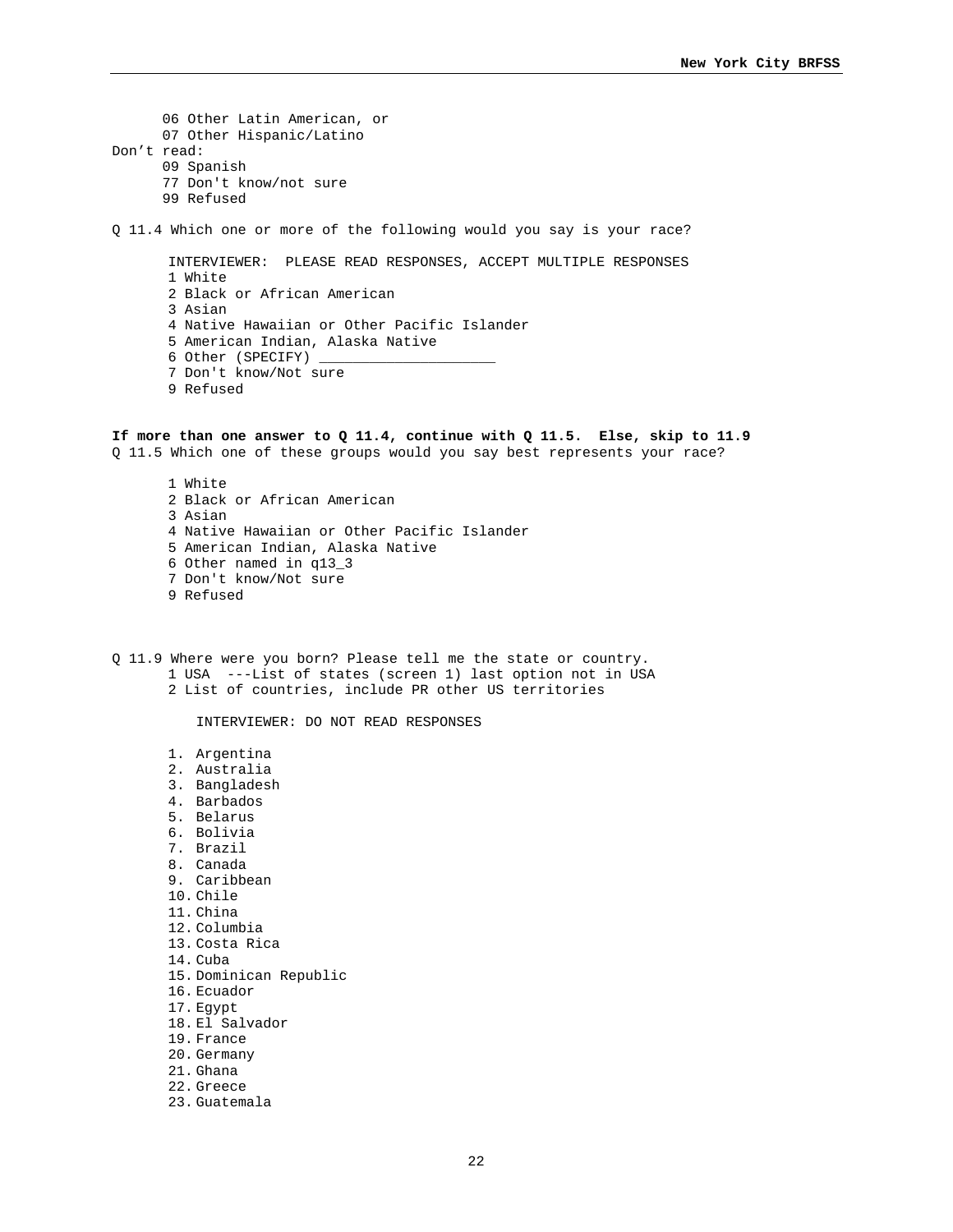24. Guyana 25. Haiti 26. Honduras 27. Hong Kong 28. Hungary 29. India 30. Ireland 31. Israel 32. Italy 33. Jamaica 34. Japan 35. Korean 36. Mexico 37. Nicaragua 38. Nigeria 39. Pakistan 40. Panama 41. Peru 42. Philippines 43. Poland 44. Puerto Rico 45. Romania 46. Russia 47. Sierra Leone 48. South American 49. Spain 50. Taiwan 51. Trinidad and Tobago 52. Turkey 53. Ukraine 54. United Kingdom 55. Venezuela 56. Vietnam 57. West Indian 58. Yugoslavia 66. Other (SPECIFY) 777. Don't know/Not sure

# **Ask All**

11.10 What language do you speak most often at home?

1 English

999. Refused

- 2 Spanish
- 3 Other
- 7 Don't Know/Not Sure
- 9 Refused

Q 11.11 Are you:

INTERVIEWER: PLEASE READ RESPONSES

1 Married 2 Divorced 3 Widowed 4 Separated 5 Never married, OR 6 A member of an unmarried couple 7 Don't Know/Not Sure 9 Refused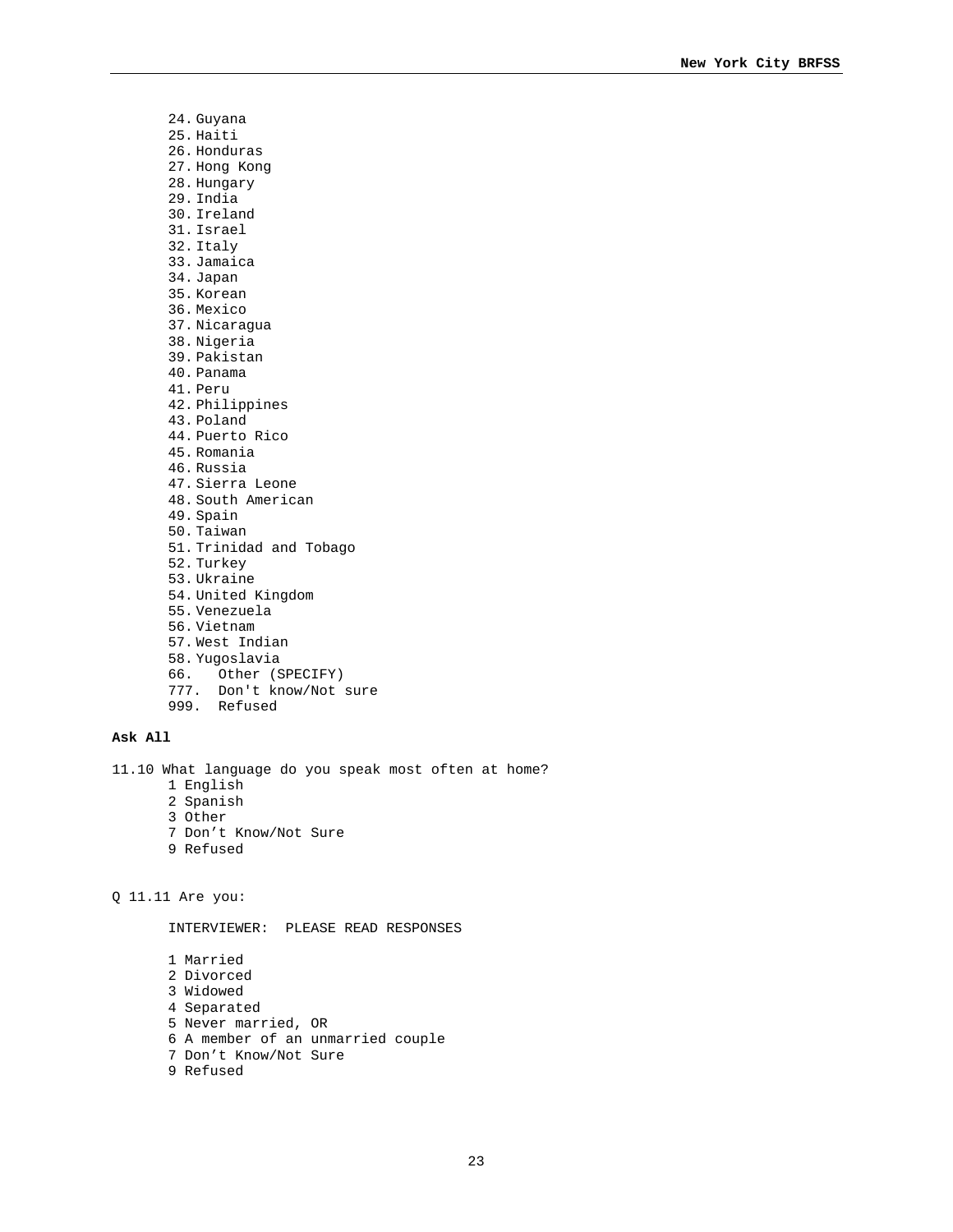11.12 Now I'll read a list of terms people sometimes use to describe themselves - heterosexual or straight; homosexual, gay or lesbian; and bisexual. As I read the list again, please stop me when I get to the term that best describes how you think of yourself:

```
READ LIST 
    1. Heterosexual or straight 
    2. Gay or lesbian 
    3. Bisexual 
DON'T READ: 
   7 Don't know 
   9 Refused
```
Q 11.13 What is the highest grade or year of school you completed?

INTERVIEWER: READ ONLY IF NECESSARY

1 Never attended school or only attended kindergarten 2 Grades 1 through 8 (Elementary) 3 Grades 9 through 11 (Some high school) 4 Grade 12 or GED (High school graduate) 5 College 1 year to 3 years (Some college or technical school) 6 College 4 years or more (College graduate) 7 Don't know/Not sure 9 Refused

Q 11.14 Are you currently:

INTERVIEWER: PLEASE READ RESPONSES

1 Employed for wages 2 Self-employed 3 Out of work for more than 1 year 4 Out of work for less than 1 year 5 A Homemaker 6 A Student 7 Retired 8 Unable to work 9 Refused

Q 11.15 Is your annual household income from all sources:

```
02 Less than (100-199%) If "no," ask 05; IF "YES" ASK 01 
01 Less than (<100%) If "no," code 02 (100-199%), If "yes," code 01 (< 100%). 
05 Less than (400-499%) If "no," ask 06, If "yes" ask 04 (300-399%) 
06 Less than (500-599%) If "no," code 07 (>600%), If "yes" code 06 (500-599%) 
04 Less than (300-399%) If "no," code 05, If "yes" ask 03 (200-299%) 
07 (>600%) 
03 Less than (200-299%) If "no," code 04, If "yes," code 03 
77 Don't know/Not sure 
99 Refused
```
# **If Q 2.1 = 2 and Q 11.15 = 01** THEN INTERVIEWER READ:

You indicated earlier that you do not currently have any health coverage. I just want to let you know, that you may be eligible for free health insurance. You can call 311 for more information.

**If Q 11.15 = 77, 99 then ask Q 11.16, else skip to Q 11.17**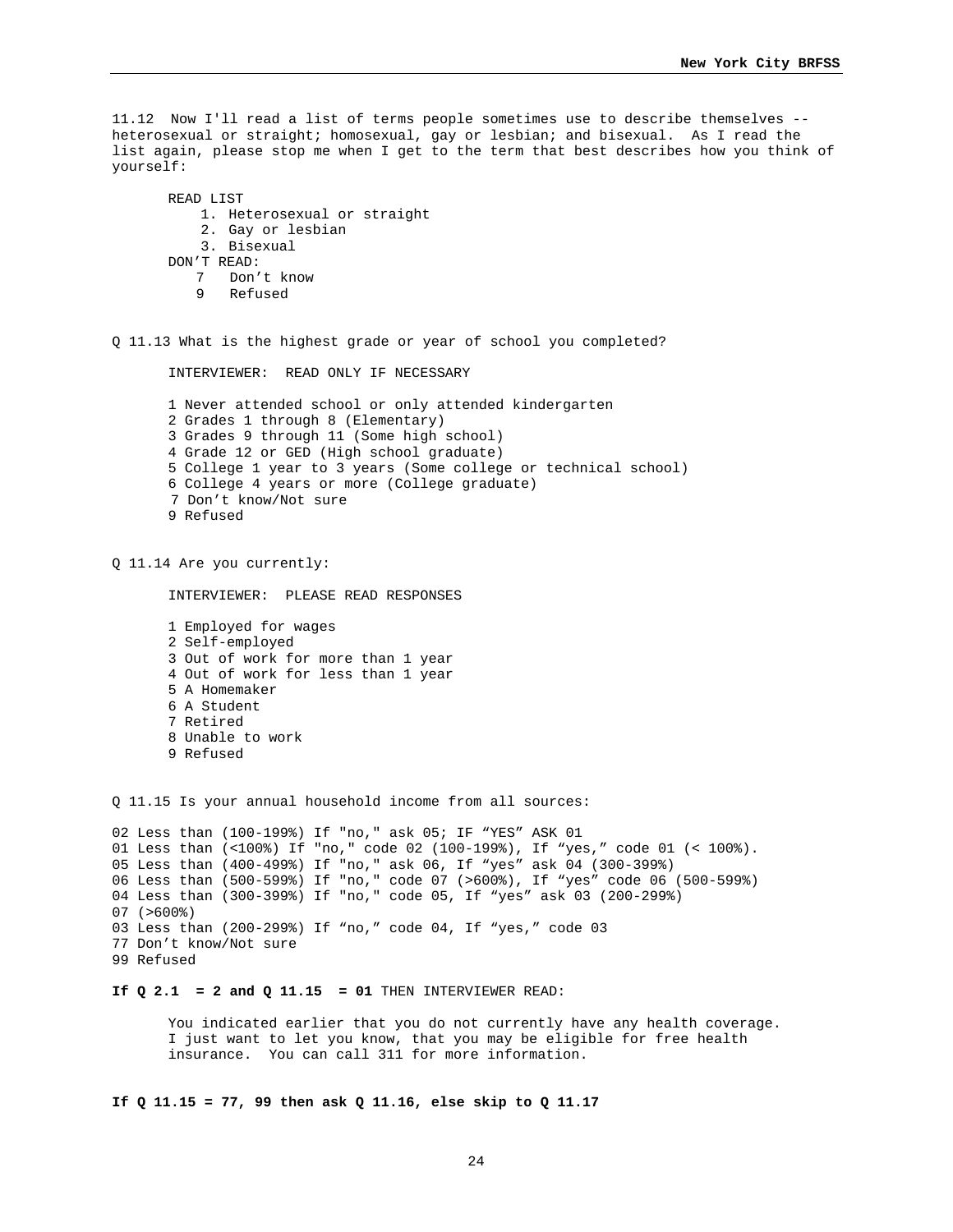Q 11.16 OK, can you just tell me if your annual household income is less than (100% of poverty)? 1 Yes

2  $N<sub>O</sub>$ 

- 7 Don't know/not sure
- 9 Refused

#### **TANF, FOOD INSECURITY & HOMESLESSNESS**

#### **If 11.0 gt 0 and 11.15 = 1,2,3,4,77,99 then ask 11.17, else skip to Q11.23**

Q 11.17 At any time in the **last 12 months**, even for 1 month, have you received benefits from TANF or welfare, which used to be called Aid to Families with Dependent Children or AFDC? When we say TANF, or welfare, we are referring to cash assistance.

 1 Yes 2 No 7 Don't know/not sure 9 Refused

Interviewer note: TANF is pronounced TAN-IF, as a word, not the acronym; but AFCD is said as the letters only, A–F–D-C, not a word.

#### **If 11.15= 1,2,3,4,77,99 then ask Q 11.18, else skip to 11.23**

Q 11.18 In the last 30 days, have you been concerned about having enough food for you or your family?

1 Yes 2 No 7 Don't know/not sure 9 Refused

#### **If 11.15= 1,2,3,4,77,99 then ask Q 11.19, else skip to 11.23**

Q 11.19 In the last 12 months, have you spent at least one night staying in a homeless shelter, homeless hotel, outside, in a vehicle or a public place (such as a subway station or bus terminal)?

1 Yes 2 No 7 Don't know/not sure 9 Refused

### **ASK ALL**

Q 11.23 About how tall are you without shoes? **You can answer in either feet and inches OR centimeters. [FALL 2003]** 

> INTERVIEWER: ROUND FRACTIONS DOWN RECORD 777 FOR DON'T KNOW/NOT SURE RECORD 999 FOR REFUSED

 \_\_\_\_ \_\_\_\_\_\_ Height ft / inches

OR

 \_\_\_ \_\_\_ \_\_\_ Height centimeters 777 Don't Know/Not Sure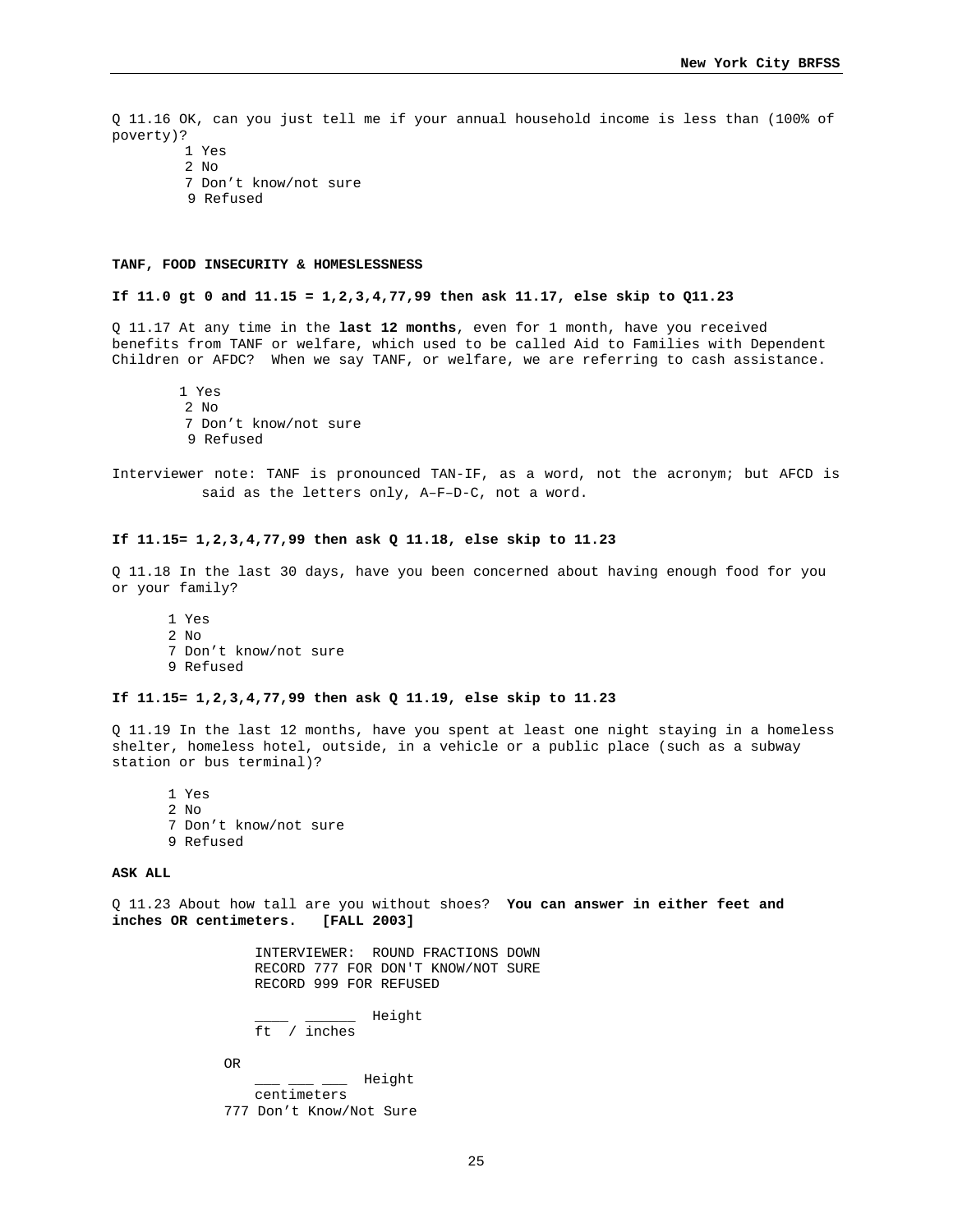999 Refused

[INTERVIEWER: YOU MUST ENTER EITHER BOTH FEET AND INCHES **OR** CENTIMETERS – **NOT BOTH.**  If 0 (zero) inches, please enter zero, do not leave blank.] [FALL 2003]

[CATI COMMENT: REQUIRE BOTH FEET AND INCHES **OR** CENTIMETERS – **DO NOT ALLOW ENTRY OF BOTH.** If 0 (zero) inches, must enter zero, cannot have missing inches and not missing feet, or missing feet and not missing inches.] [FALL 2003]

Q 11.24 About how much do you weigh without shoes? **You can answer in either pounds OR kilograms. [FALL 2003]**

> INTERVIEWER: ROUND FRACTIONS UP RECORD 777 FOR DON'T KNOW/NOT SURE RECORD 999 FOR REFUSED Weight in pounds OR \_\_\_\_\_\_ Weight in Kg 777 Don't Know/Not Sure 999 Refused

[INTERVIEWER: YOU MUST ENTER EITHER POUNDS **OR** METERS – **NOT BOTH**]

**If Q 11.24 (weight) = 999,777 and Q 11.23 (height) ne 999,777 (is not missing), then put height into BMI calculator and ask Q 11.24a & Q 11.24b (or ask Q 11.24c & Q 11.24d for metric).** 

**If Q 11.23 (height) = 999,777 and 11.24 (weight) ne 999, 777 (is not missing) then put weight into BMI calulator and ask 11.23a & 11.23b (or ask Q 11.23c & Q 11.23d for metric).** 

Q 11.24a Do you weigh more than [critical weight for **obese**]?

 1 Yes, weight less 2 No, don't weigh less (ASK 11.24b) 7 Don't Know 9 Refused

Q 11.24b Do you weigh less than [critical weight for **overweight**]?

 1 Yes, weight less 2 No, don't weigh less 7 Don't know 9 Refused

Q 11.24c Do you weigh more than [critical weight for **METRIC obese**]?

 1 Yes, weight less 2 No, don't weigh less (ASK 11.24b) 7 Don't Know 9 Refused

Q 11.24b Do you weigh less than [critical weight for **METRIC overweight**]?

 1 Yes, weight less 2 No, don't weigh less 7 Don't know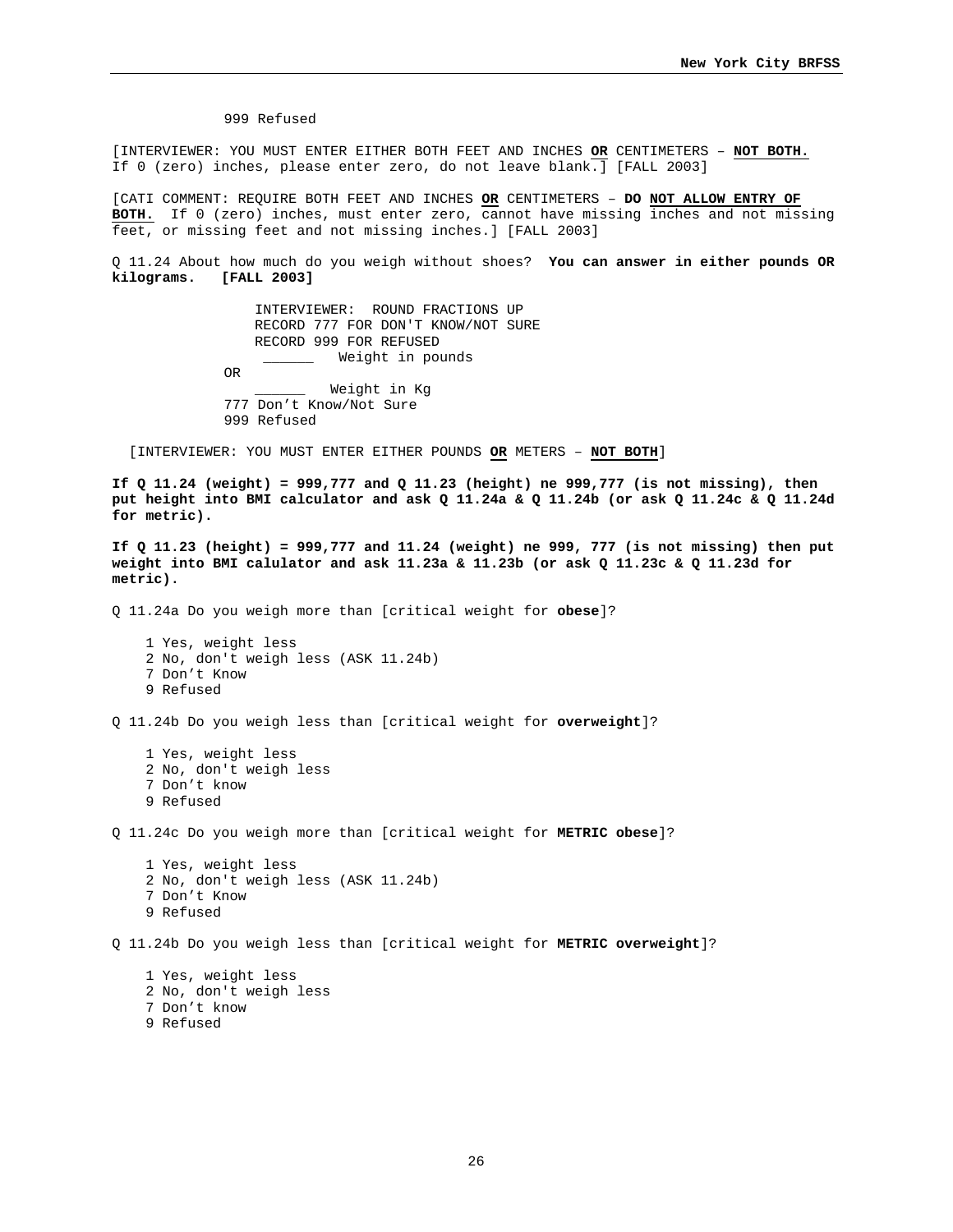Q 11.23a Is your height less than [critical height for **obese**]? 1 Yes, less (ASK 11.23b) 2 No, not less 7 Don't Know 9 Refused Q 11.23b Is your height less than [critical height for **overweight**]? 1 Yes, less 2 No, not less 7 Don't know 9 Refused Q 11.23c Is your height less than [critical height for **METRIC obese**]? 1 Yes, less (ASK 11.23b) 2 No, not less 7 Don't Know 9 Refused Q 11.23d Is your height less than [critical height for **METRIC overweight**]? 1 Yes, less 2 No, not less 7 Don't know 9 Refused Q 11.25 Do you have more than one telephone number in your household? Do not include cell phones or numbers that are only used by a computer or fax machine. [FALL 2003] 1 Yes 2 No 7 Don't Know/Not sure 9 Refused **if Q 11.25 = 1 then ask Q 11.25a, else skip to 11.26**  Q 11.25a How many of these are residential numbers? INTERVIEWER: RECORD 77 FOR DON'T KNOW/NOT SURE RECORD 99 FOR REFUSED Residential telephone numbers **ASK ALL**  Q 11.26 During the past 12 months, has your household ever been without telephone service for more than 24 hours? CHS 2003 1 Yes 2 No 7 Don't Know/Not sure 9 Refused **If Q 11.26 = 1, then ask Q 11.27, else skip to Q11.28.**  Q 11.27 What was the total amount of time your household was without telephone service for more than 24 hours? **INTERVIEWER: ANSWER ONLY ONE FIELD**

CHS 2003

 RECORD 777 FOR DK/NS RECORD 999 FOR REFUSED

27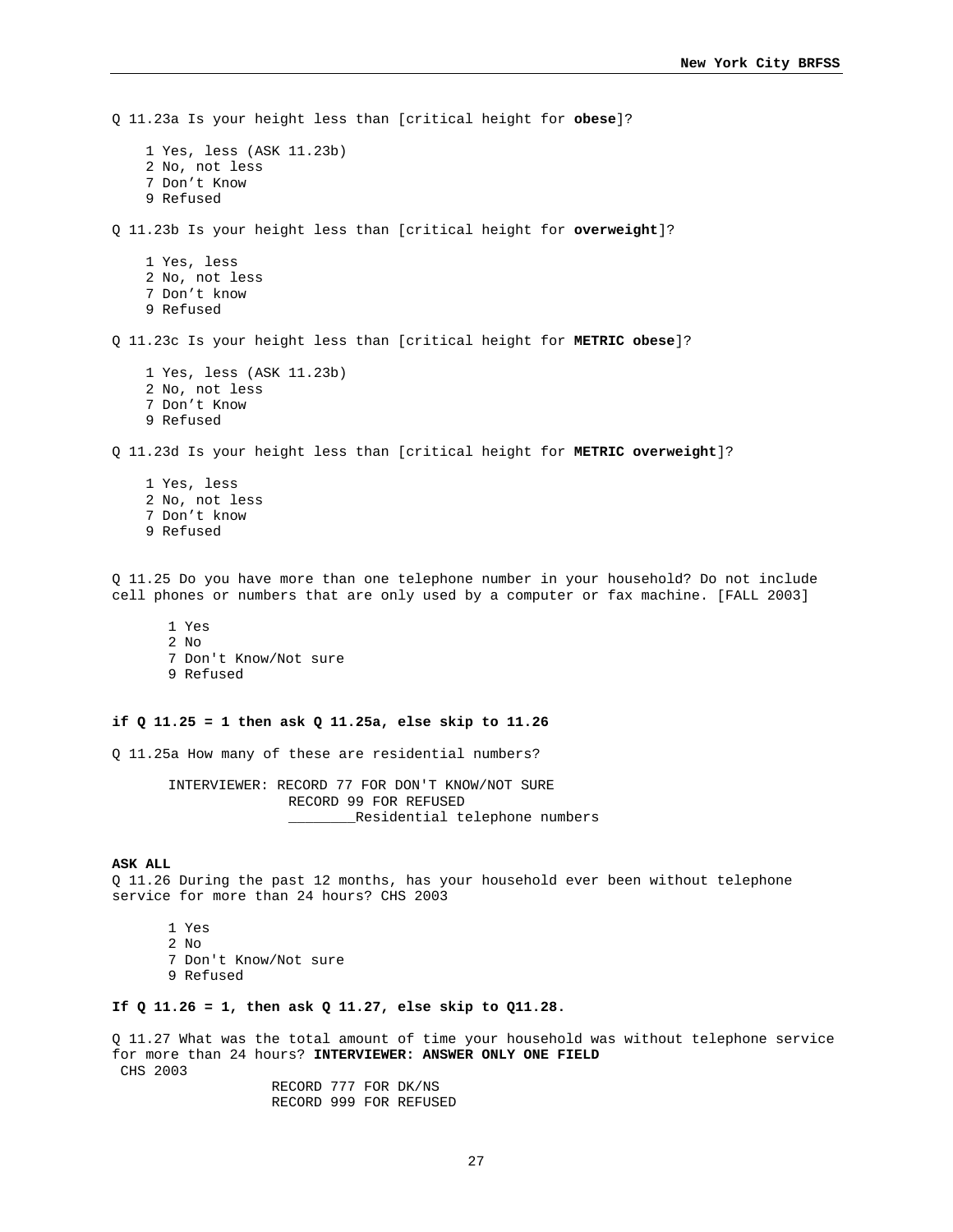$\rule{1em}{0.15mm}$  Days \_\_\_\_\_ Weeks \_\_\_\_\_ Months

Q11.28 Do you have regular access to an e-mail account at home or work?

- 1 Yes 2 No 7 Don't Know/Not sure 9 Refused
- 

# **If q11.28 = 1 then ask q 11.29, else skip to Cancer Screening section.**

Q11.29 Would you be interested in receiving information on your health from the NYC Department of Health by email or regular mail?

```
1 Yes, by email 
2 Yes, by regular mail 
3 Yes, by either email or regular mail 
4 N<sub>O</sub>7 Don't Know/Not sure 
9 Refused
```
# **CANCER SCREENING**

#### **ASK Q 13.1 – 13.5 ONLY IF FEMALE**

Q 13.1 A mammogram is an x-ray of each breast to look for breast cancer. Have you ever had a mammogram? CHS 2002

1 Yes 2 No 7 Don't know/Not sure 9 Refused

# **If Q 13.1 = 1 then ask Q 13.2, else skip to 13.3**

Q 13.2 How long has it been since you had your last mammogram? CHS 2002

INTERVIEWER: READ ONLY IF NECESSARY

1 Within the past year (anytime less than 12 months ago) 2 Within the past 2 years (1 year but less than 2 years ago) 3 Within the past 3 years (2 years but less than 3 years ago) 4 Within the past 5 years (3 years but less 5 years ago) 5 5 or more years ago 7 Don't know/Not sure 9 Refused

Q 13.3 A Pap smear is a test for cancer of the cervix. Have you ever had a Pap smear? SPRING 2003

1 Yes 2 No 7 Don't know/Not sure 9 Refused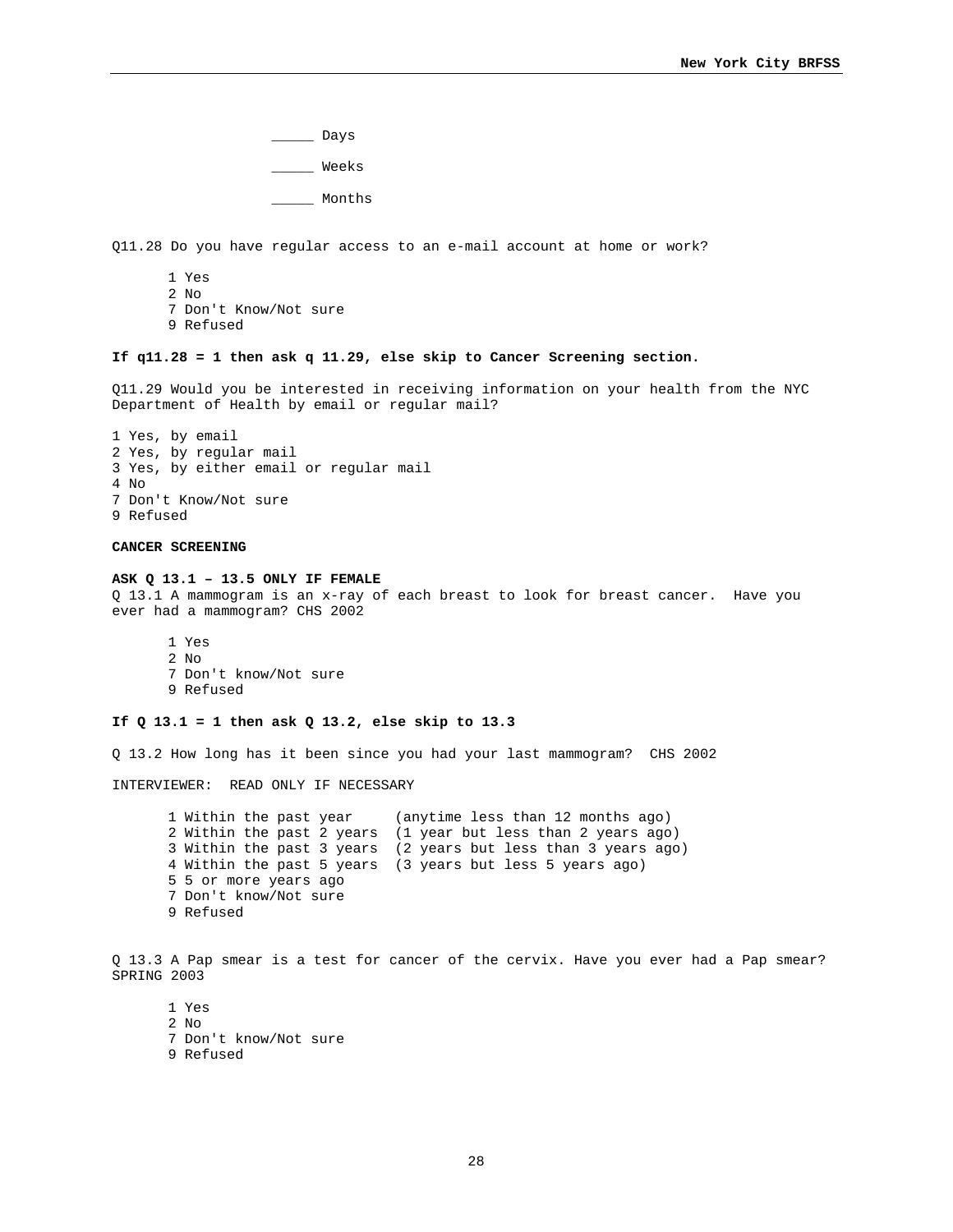### **If Q 13.3 = 1 then ask Q 13.4, else skip to Q 13.5**

Q 13.4 How long has it been since you had your last Pap smear? SPRING 2003 Q7.2

INTERVIEWER: READ ONLY IF NECESSARY

1 Within the past year (anytime less than 12 months ago) 2 Within the past 2 years (1 year but less than 2 years ago) 3 Within the past 3 years (2 years but less than 3 years ago) 4 Within the past 5 years (3 years but less 5 years ago) 5 5 or more years ago 7 Don't know/Not sure 9 Refused

# **If Q13.4 ne 1,2 then ask 13.5, else skip to 13.6.**

Q 13.5 Have you had a hysterectomy? INTERVIEWER, if asked: A hysterectomy is an operation to remove the uterus (womb). SPRING 2003 Q7.4

1 Yes

2 No

7 Don't know/Not sure

9 Refused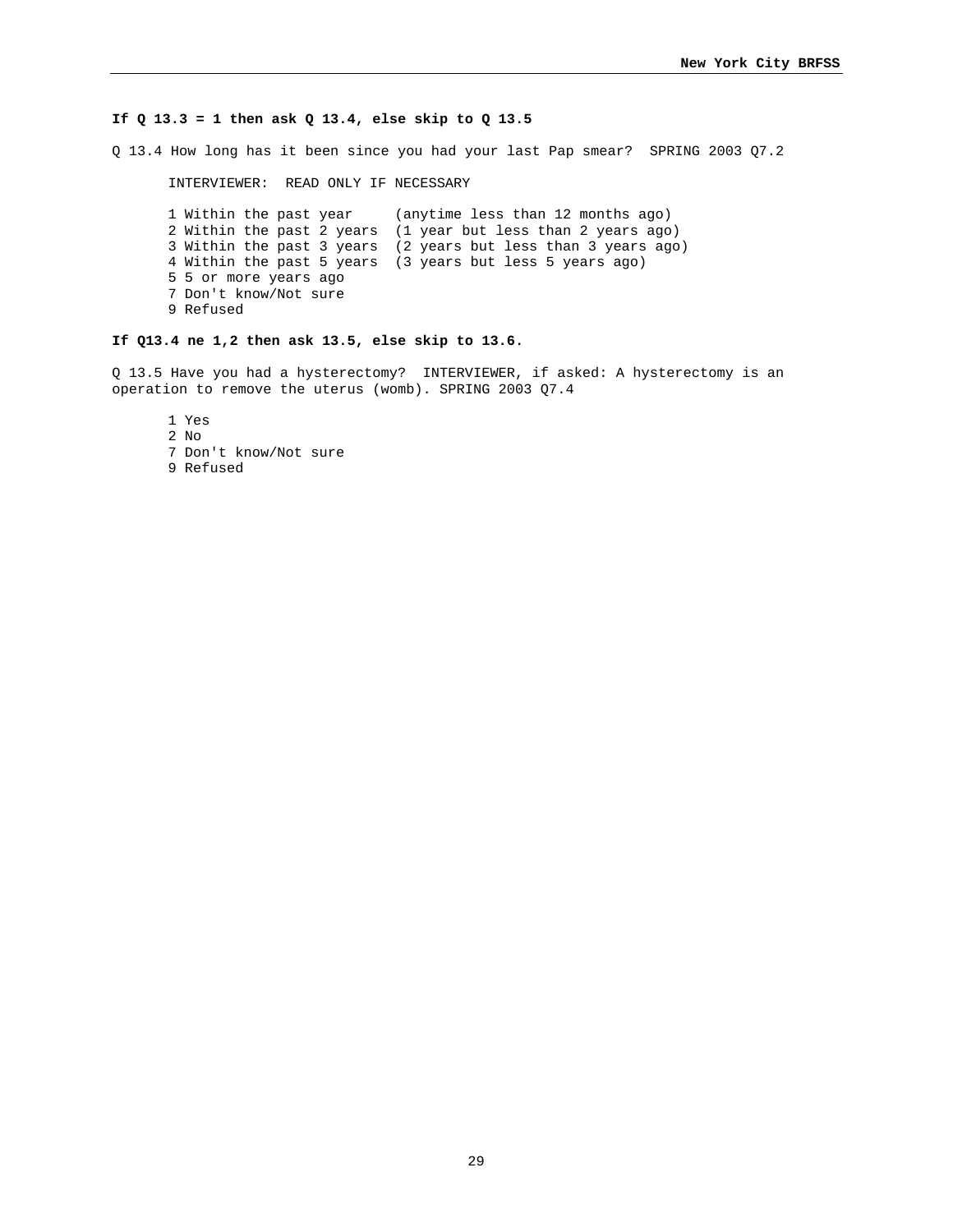### **ASK BOTH MALE + FEMALE, ONLY IF AGE (Q11.1) IS 50 OR OLDER OR 11.1b=1**

Q 13.6 Colonoscopy is an exam in which a tube is inserted in the rectum to view the bowel for signs of cancer or other health problems. Have you ever had a colonscopy?

1 Yes

 $\frac{2}{7}$  No

Don't know/Not sure

9 Refused

Read if necessary: A colonoscopy involves examination of the entire colon, and usually involves taking medicine to make you have many watery stools the night before the exam and getting medicine through a needle in the arm to make you sleepy during the procedure.

#### **ASK IF Q. 13.6 = 1, ELSE SKIP TO Q 14.1**

Q 13.7 When was the most recent colonoscopy performed?

INTERVIEWER: READ ONLY IF NECESSARY

1-Within the past year 2-Within the past 5 years 3-Within the past 10 years 4-More than 10 years ago 7 Don't know/Not sure 9 Refused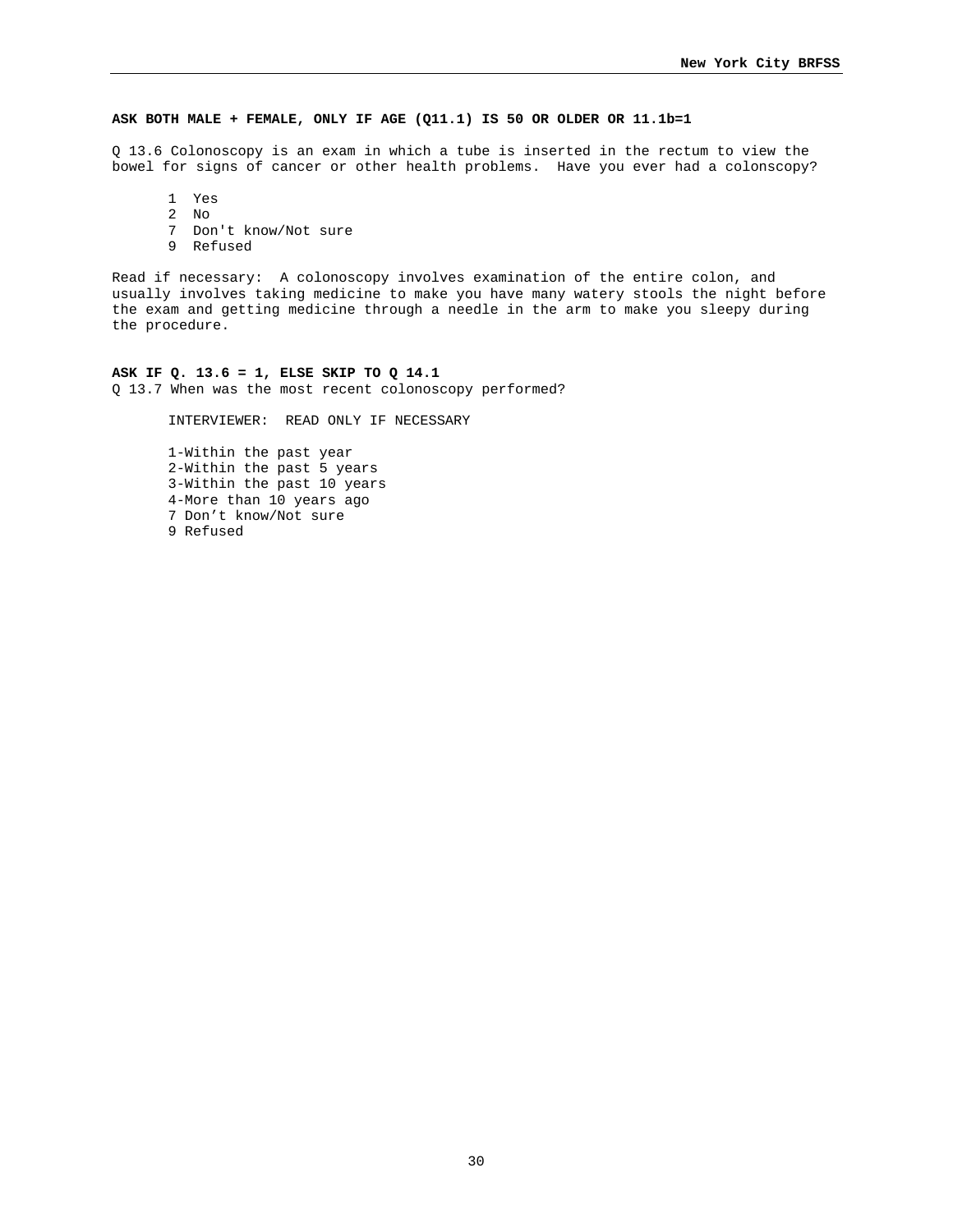# **Rodent Control Module**

Q 14.1 At any time in the last 90 days have you seen any mice or rats or signs of mice or rats on the street where you live? FALL 2003 Q12.1

[Interviewer: read if necessary: Signs of mice or rats include droppings, burrows, and chewed food packaging.] FALL 2003

1 Yes 2 No 7 Don't Know/Not Sure 9 Refused

Q 14.2 At any time in the last 90 days have you seen any mice or rats, or signs of mice or rats in your home or building? FALL 2003 Q12.2

[Interviewer: read if necessary: Signs of mice or rats include droppings, burrows, and chewed food packaging.]

1 Yes

2 No

- 7 Don't Know/Not Sure
- 9 Refused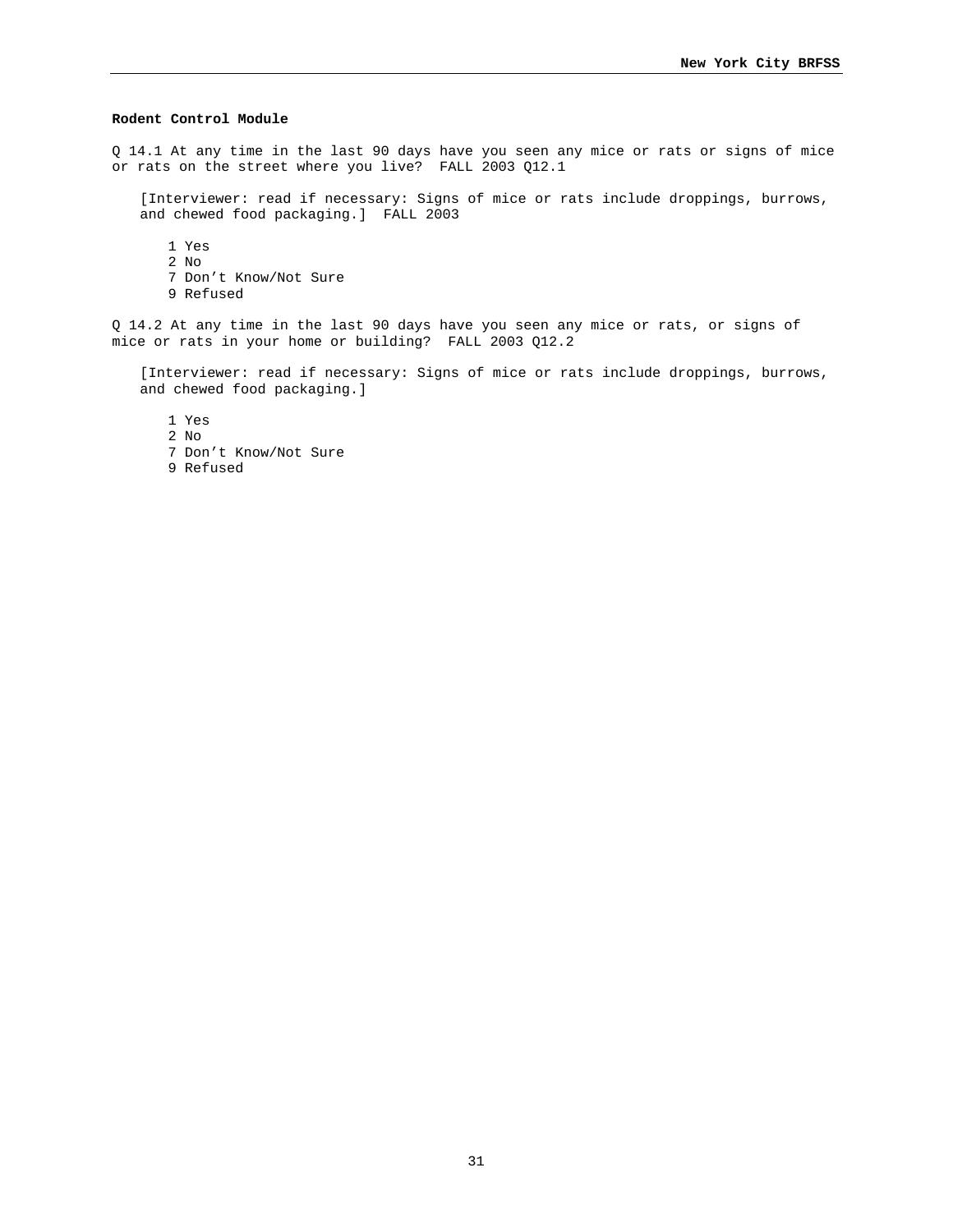**Child Module** 

**If Q 11.0 > 0 then complete this section, else if Q 11.0 = 0,999,777 skip to next section (Q16.1).**  Q 15.1 Are there any children less than 3 years of age living in your household? SPRING 2003 1 Yes 2 No 7 Don't know/not sure 9 refused **if Q 15.1 = 1 then ask Q 15.2, if Q 15.1 = 2,7,9 then skip to next section**  Q 15.2 How many? \_\_\_\_\_\_\_ Number of children 77 Don't know/not sure 99 Refused Q 15.3 Are you the parent, guardian, or care-taker of this child/ these children? 1 Yes (all) 2 Yes (some) 3 No **if Q 15.3 = 3 then skip to the next module (16.1). If Q 15.2 = 77, 99 SKIP TO Q 15.16**  The next questions are about health problems or conditions that may affect [this child/any of these children]'s behavior, learning, or physical development. Q 15.4 Have you ever suspected that [this child/any of these children] had a delay or problem in communicating, moving, problem solving, or adapting to new situations? 1 Yes 2 No 7 Don't know/not sure 9 Refused **If Q 15.4 = 1 AND Q 15.2 > 1 ask Q 15.5, else if Q 15.4 = 2,7,9 then skip to Q 15.6**  Q 15.5. How many? Number of children 777 Don't know/not sure 999Refused

Q 15.6 Has a doctor every told you that [this child/any of these children] may need more medical care, mental health, or educational services than is usual for most children of the same age?

1 Yes 2  $N<sub>0</sub>$ 7 Don't know/not sure 9 Refused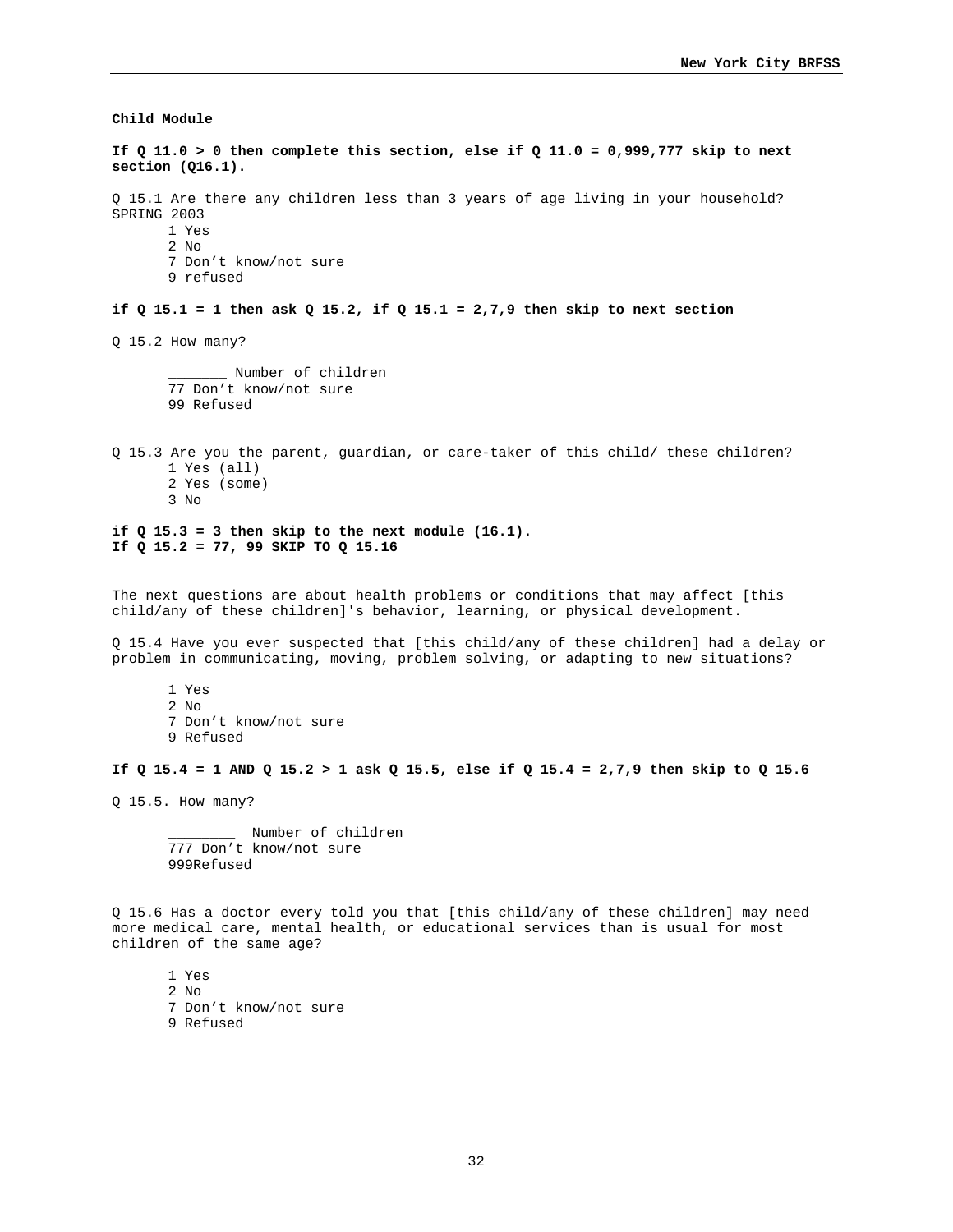**If Q 15.6 = 1 AND Q 15.2 >1 ask Q 15.7, else if Q 15.6 = 2,7,9 then skip to Q. 15.8** 

Q 15.7. How many?

\_\_\_\_\_\_\_ Number of children 777 don't know/not sure 999 refused

Q 15.8 Has a doctor ever told you that [this child/any of these children] had a disorder like Down's syndrome, fetal alcohol syndrome, cerebral palsy, autism [AWEtism], or spina bifida [SPY-nuh BIF-a-DUH]?

- 1. Yes
- 2. No
- 7. Don't know/not sure
- 9. Refused

**If Q 15.8 = 1 and Q 15.2 > 1 then ask Q 15.9 If Q 15.8 = 1 and Q 15.2 = 1 then skip to Q 15.10 If Q 15.8 = 2,7,9 then skip to 15.11**

Q 15.9 How many?

\_\_\_\_\_\_\_\_\_ Number of children 777 Don't know/not sure 999 Refused

For **each** child with disorder, ask what is the main disorder

Q 15.10 What is the main disorder?

1 Down's Syndrome 2 Fetal Alcohol syndrome 3 Cerebral Palsy 4 Autism 5 Spina Bifida 6 Other (specify \_\_\_\_\_\_\_\_\_\_\_\_\_\_\_) 7 Don't know/not sure 9 Refused

Q 15.10a What is the main disorder?

1 Down's Syndrome 2 Fetal Alcohol syndrome 3 Cerebral Palsy 4 Autism 5 Spina Bifida 6 Other (specify \_\_\_\_\_\_\_\_\_\_\_\_\_\_\_) 7 Don't know/not sure 9 Refused

Q 15.10b What is the main disorder?

```
1 Down's Syndrome 
2 Fetal Alcohol syndrome 
3 Cerebral Palsy 
4 Autism 
5 Spina Bifida 
6 Other (specify _______________) 
7 Don't know/not sure 
9 Refused
```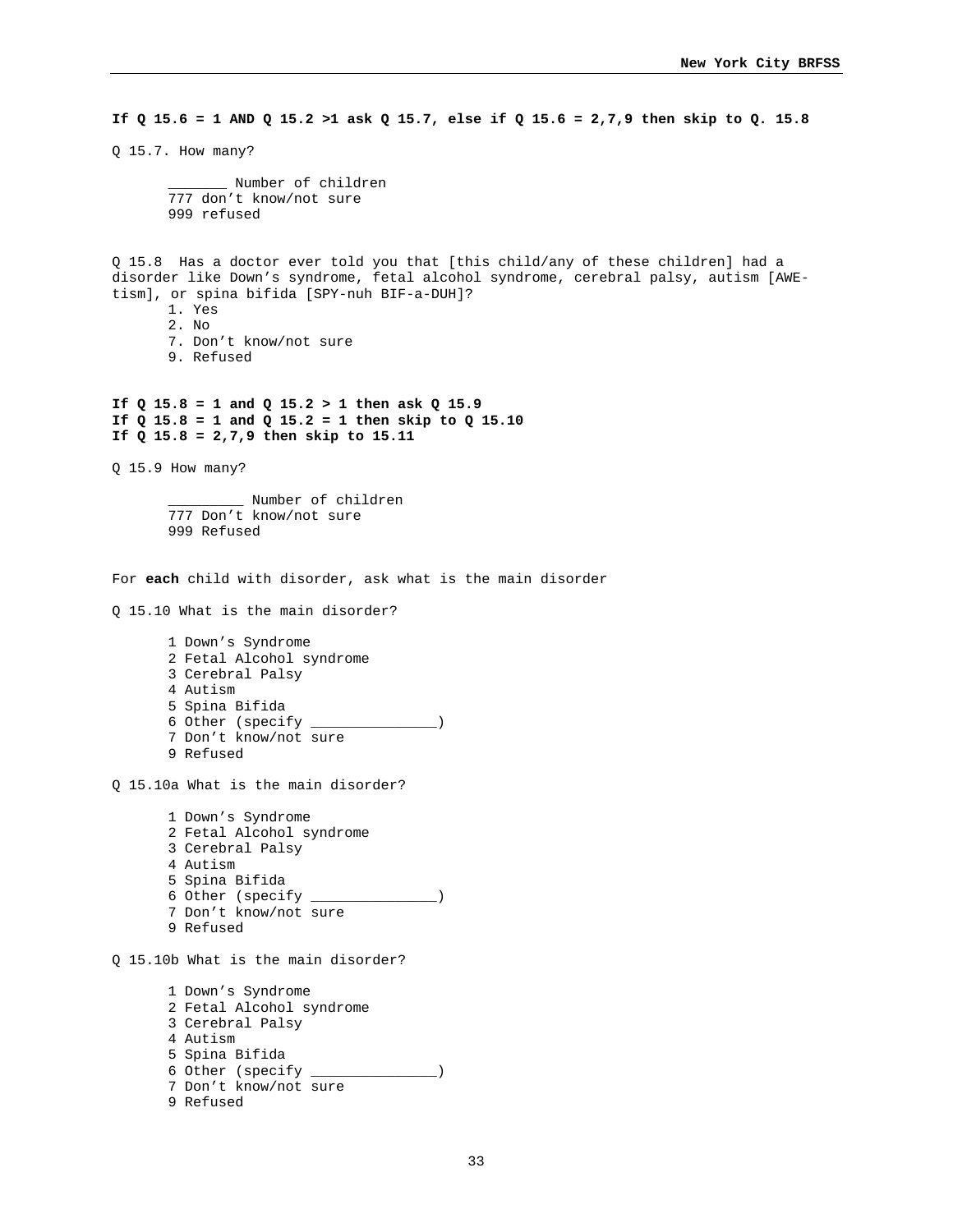Q 15.11 [Was this child/ Were any of these children] ever evaluated by a New York City Early Intervention Program, agency or hospital?

1 Yes 2 No 7 Don't know/not sure 9 Refused

**If Q 15.11 = 1 and Q 15.2 > 1 then ask Q 15.12 If Q 15.11 = 1 and Q 15.2 = 1 then skip to Q 15.13 If Q 15.11 = 2, 7, 9 then skip Q 15.16** 

Q 15.12 How many

\_\_\_\_\_\_\_\_ Number of children 777 Don't know/not sure 999 Refused

Q 15.13 [Is this child/ Are any of these children] currently receiving services from the Early Intervention Program?

- 1 Yes
- $\overline{2}$  No
- 7 Don't know/not sure
- 9 Refused

**If Q 15.13 = 1 and Q 15.2 > 1 then ask Q 15.14, else if Q 15.13 = 2,7,9 then skip to Q.15.16** 

Q 15.14. How many

\_\_\_\_\_\_\_\_ Number of children 7 Don't know/not sure 9 Refused

Q 15.15. Since your child has been enrolled in the Early Intervention Program, how often has an early intervention therapist or teacher shown you ways that you can help your child's development?

1 never 2 once or twice 3 three or four times 4 more than 5 times 5 never showed me, but showed my spouse or the caretaker of the child

7 don't know

9 refused

#### **[ASK ALL WITH CHILDREN < 3]**

Q 15.16 Did you ever breastfeed or pump breast milk to feed [your baby/ the youngest baby] after delivery?

1 Yes

- 2 No
- 7 Don't know/Not sure
- 9 Refused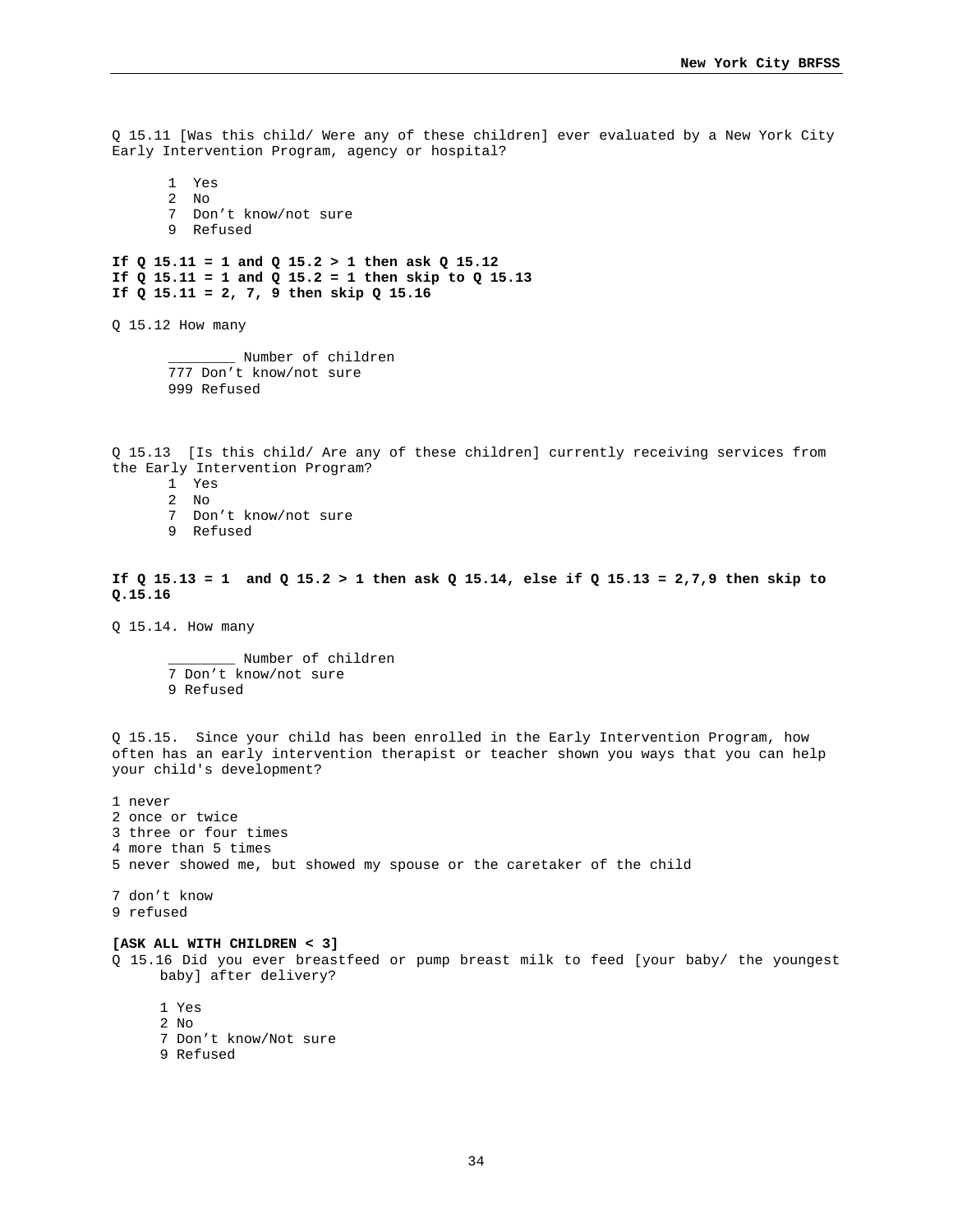Q 15.17 When [your baby/the youngest baby] was less than one year old, how did you *most often* lay your baby down to sleep? SPRING 2003 Q4.8

1 On his or her side 2 On his or her back 3 On his or her stomach 7 Don't know/not sure 9 Refused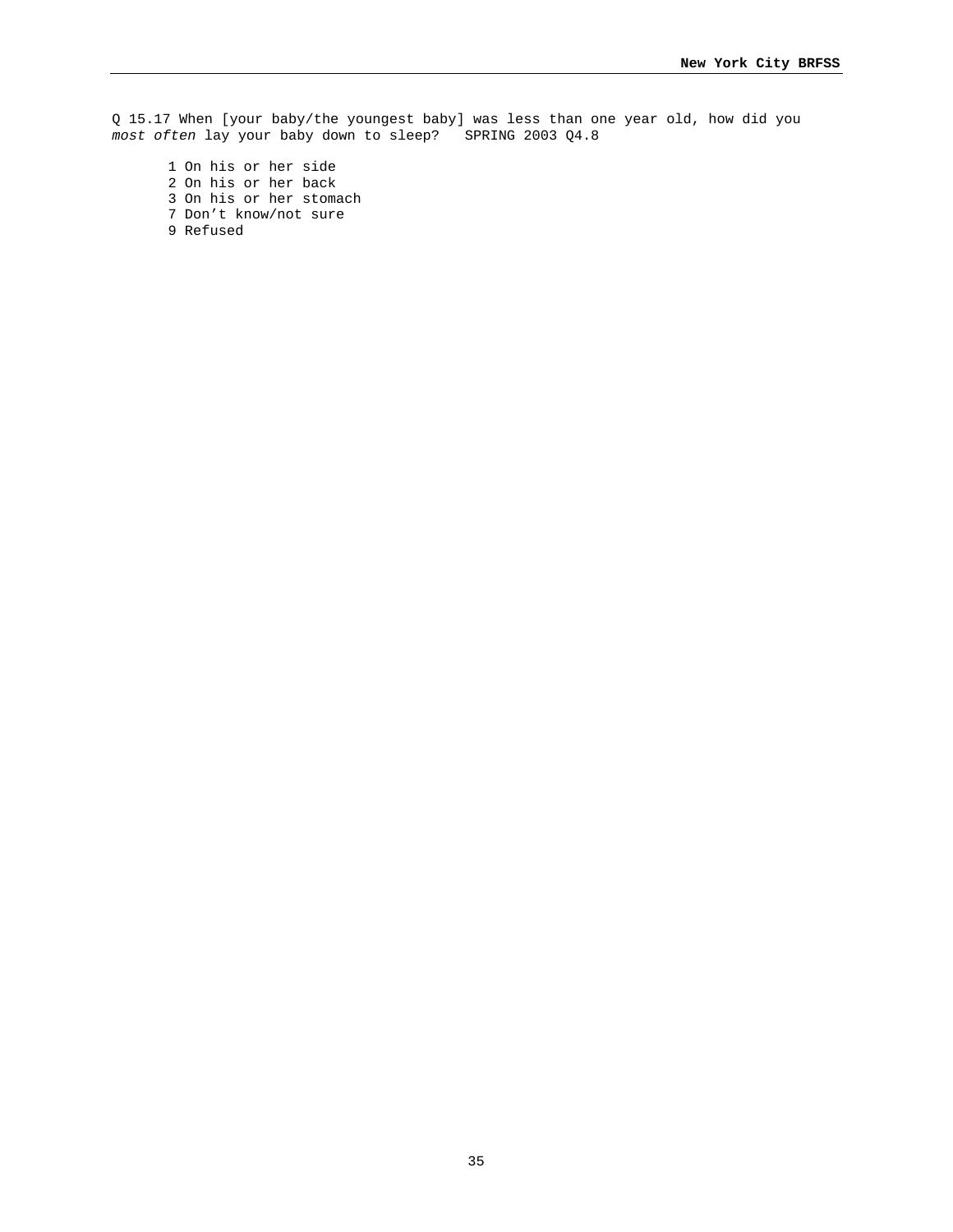# **HIV TESTING**

16.1 Have you ever been tested for HIV? Do not count tests you may have had as part of a blood donation. CHS 2003

1 Yes

- 2 No
- 3 Don't Know
- 9 Refuse

# **ASK ONLY IF Q 16.1 = 1, ELSE SKIP TO INTRO TO Q 17.1**

16.2 Not including blood donations, in what year was your last HIV test? CHS 2003

Code year

 $-$ 

7 7 7 7 Don=t know/Not sure 9 9 9 9 Refused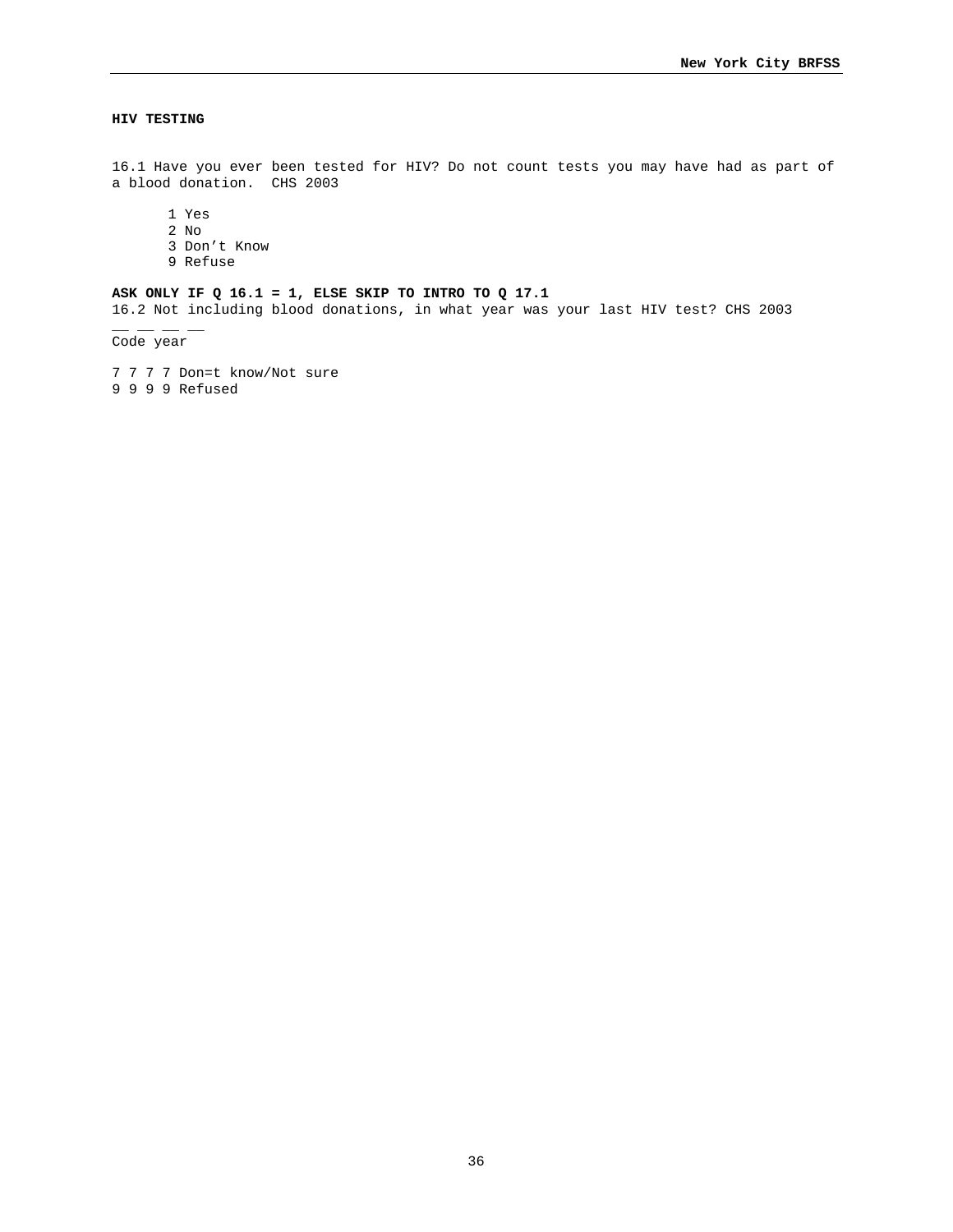#### **SEXUAL BEHAVIOR**

The next few questions are about your personal sexual behavior. Again, your answers are strictly confidential and you don't have to answer any question you don't want to.

Q 17.1 During the past 12 months, with how many men have you had sex? **INTERVIEWER READ**: By sex we mean oral, vaginal, or anal sex, but NOT masturbation.

> INTERVIEWER: RECORD 777 FOR DON'T KNOW/NOT SURE RECORD 999 FOR REFUSED

> > \_\_\_\_\_\_\_ Record number

Q 17.2 During the past 12 months, with how many women have you had sex?

 INTERVIEWER: RECORD 777 FOR DON'T KNOW/NOT SURE RECORD 999 FOR REFUSED

\_\_\_\_\_\_\_Record number

**if Q 17.1 = 0,777, 999 and 17.2 = 0,777,999 then skip to Q 18.1** 

Q 17.3 The last time you had anal or vaginal sex, did you or your partner use a condom?

INTERVIEWER IF ASKED: This includes the "female condom"

1 Yes 2 No 7 Don't Know/Not Sure 9 Refused

Q 17.4 The last time you had oral sex, did you or your partner use a condom?

INTERVIEWER IF ASKED: This includes the "female condom"

1 Yes 2  $N<sub>0</sub>$ 7 Don't Know/Not Sure 9 Refused

Q 17.5 The last time you had sex, did you use any other method to prevent pregnancy? CHS 2003

 No method was used Birth control pills Shots (Depo-Provera) Withdrawal Rhythm method Foam, Jelly, Cream 7 IUD Norplant Patch/Ortha-evra Tubes tied/Vasectomy (sterilization) Other method Not fertile (too old, can't conceive, pregnant already, just delivered, etc.) 77 Don't Know/Not sure 99 Refused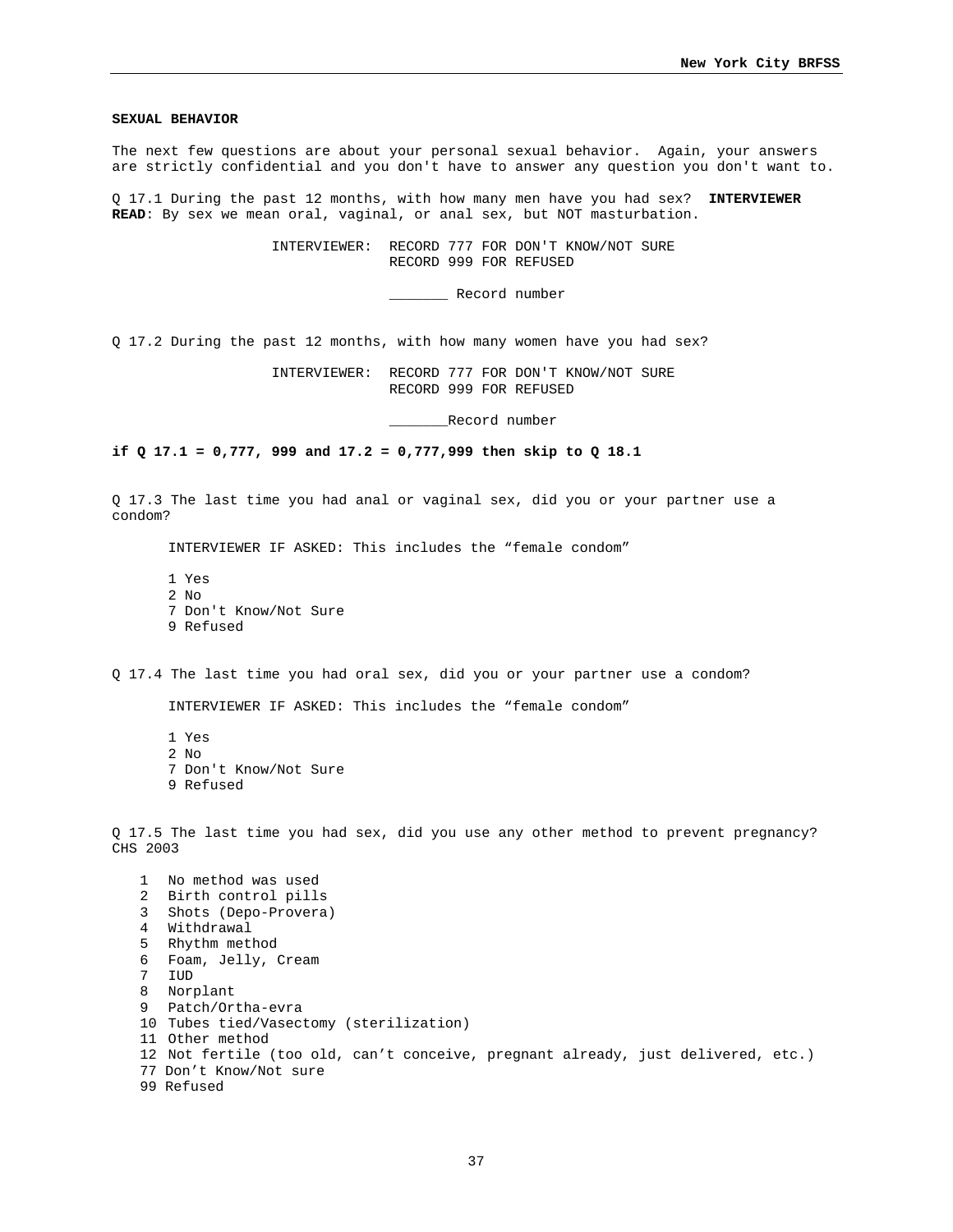## **If Q 17.3 = 2, 7, 9 or Q 17.5 = 1,77,99 (no birth control used) then ask Q 17.6:**

Q 17.6 The last time you had sex, did you intend to get pregnant/get your partner pregnant? CHS 2003

INTERVIEWER READ ALL RESPONSES.

 1 Yes 2 No, but wouldn't have minded 3 No 4 Already pregnant / partner already pregnant 7 Don't Know/Not Sure 9 Refused

#### **Family Planning**

**If respondent is male or female age 50 years old or older (Q11.1<=50 OR Q11.1b=3,4), go to next section (Q19.1).** 

Q 18.1 Have you been pregnant in the last 5 years? [BRFSS98] 1 Yes 2  $N<sub>0</sub>$ 7 Don't know/Not sure

9 Refused

# **If Q 18.1 = 1 then ask Q 18.2, else skip to Q 19.1**

Q 18. 2 Thinking back to your last pregnancy, whether it resulted in a birth or not, were you trying to get pregnant? [INTERVIEWER: READ RESPONSES] 1 Yes 2 No, but didn't mind 3 No 7 Don't Know/Not Sure 9 Refused Q 18.3 Did that pregnancy result in a live birth? 1 Yes 2 No 7 Don't Know/Not Sure 9 Refused **If Q 18.3 = 2 then ask Q 18.4, else skip to Q 19.1** 

18.4. Did that pregnancy result in a miscarriage or stillbirth?

- 1 Yes
- 2 No
- 7 Don't Know/Not Sure
- 9 Refused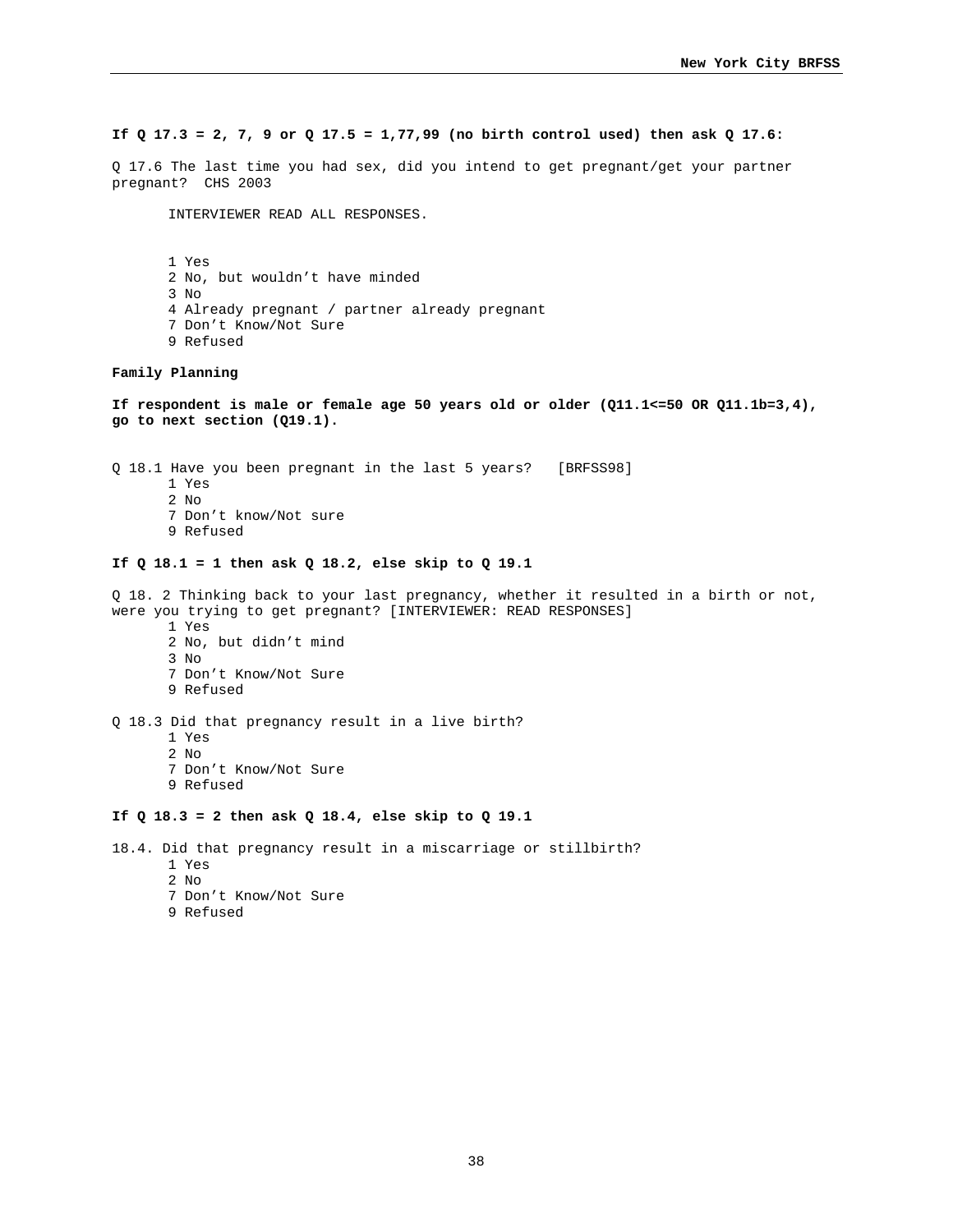#### **Drug Use & Incarceration**

#### **ASK ALL**

Q 19.1 Have you ever used cocaine, including crack or freebase, heroin, PCP, angel dust, or **any** other street drugs? Do not include marijuana.

1 Yes 2 No 7 Don't Know/Not Sure 9 Refused

### **If 19.1 =1,7,9 then ask Q19.2, else skip to 19.3**

Q 19.2 Have you ever used a needle to take street drugs?

1 Yes 2 No 7 Don't Know/Not Sure 9 Refused

Q 19.3 In the past 12 months have you used Crystal Methamphetamine also known as crystal, tina, crank or rock?

1 Yes 2 No 7 Don't Know/Not Sure 9 Refused

Q 19.4 Have you ever spent any time in a correctional facility, jail, prison or detention center as an adult, that is, 18 years old or older? 1 Yes

2 No

- 7 Don't Know/Not Sure
- 9 Refused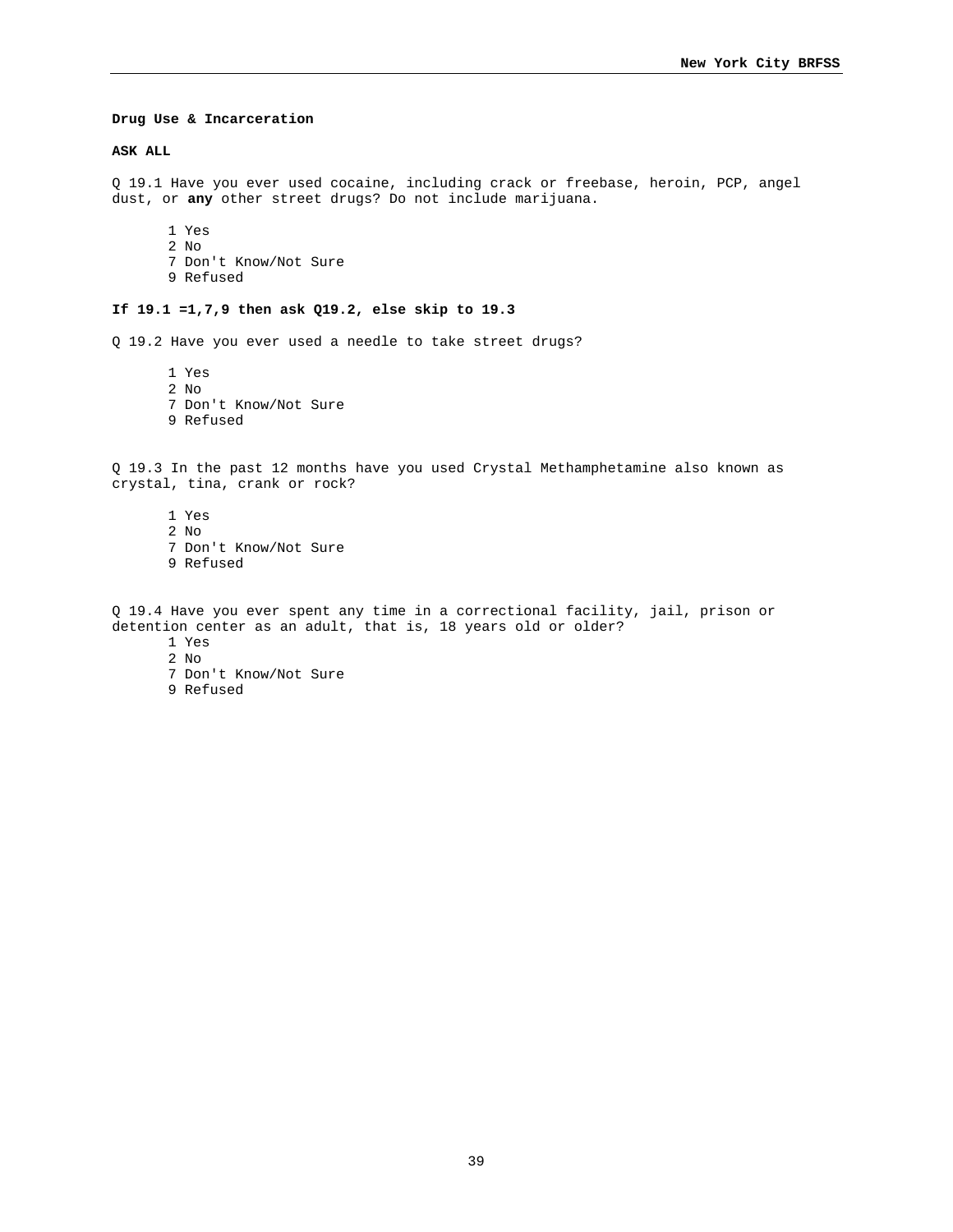## **DOMESTIC VIOLENCE**

#### **ASK ALL**

Q 20.1 In the past 12 months, have you been frightened for the safety of yourself, your children or friends because of the anger or threats of an intimate partner? [CHS 2002]

INTERVIEWER: IF ASKED, THE DOMESTIC VIOLENCE HOTLINE IS (800) 621-4673

1 Yes 2 No 7 Don't Know/Not Sure 9 Refused

Q 20.2 In the past 12 months, have you sustained injuries such as bruises, cuts, a black eye, or broken bones as a result of behavior of an intimate partner? [CHS 2002]

INTERVIEWER: IF ASKED, THE DOMESTIC VIOLENCE HOTLINE IS (800) 621-4673

1 Yes 2 No 7 Don't Know/Not Sure 9 Refused

# **IF 20.1 = 1(Yes) OR 20.2 = 1(Yes)**

INTERVIEWER READ: Just for your information, The Domestic Violence Hotline is (800) 621-4673

#### **ALL: CLOSING**

If you have any questions about the purpose of the survey, about the health issues we discussed or would like to receive the results of this survey, you can contact the New York City Department of Health and Mental Hygiene. If you have further questions about your rights as a participant in this survey, you can contact the chairman of the Institutional Review Board. Would you like either of these phone numbers?

INTERVIEWER: IF RESPONDENT WANTS INFORMATION ABOUT SURVEY OR HEALTH ISSUES, PROVIDE NUMBER: [contact information read]

IF RESPONDENT WANTS INFO ON RIGHS AS A PARTICIPANT IN THE STUDY (IRB) ALSO PROVIDE: [contact information read].

Thank you for completing this survey.

For completion by interviewer only:

Please indicate the respondent's level of English proficiency:

- 1 Excellent
- 2 Very good
- 3 Good
- 4 Fair
- 5 Poor

------------------------------------------------------

Additional contact information for users of CHS data: